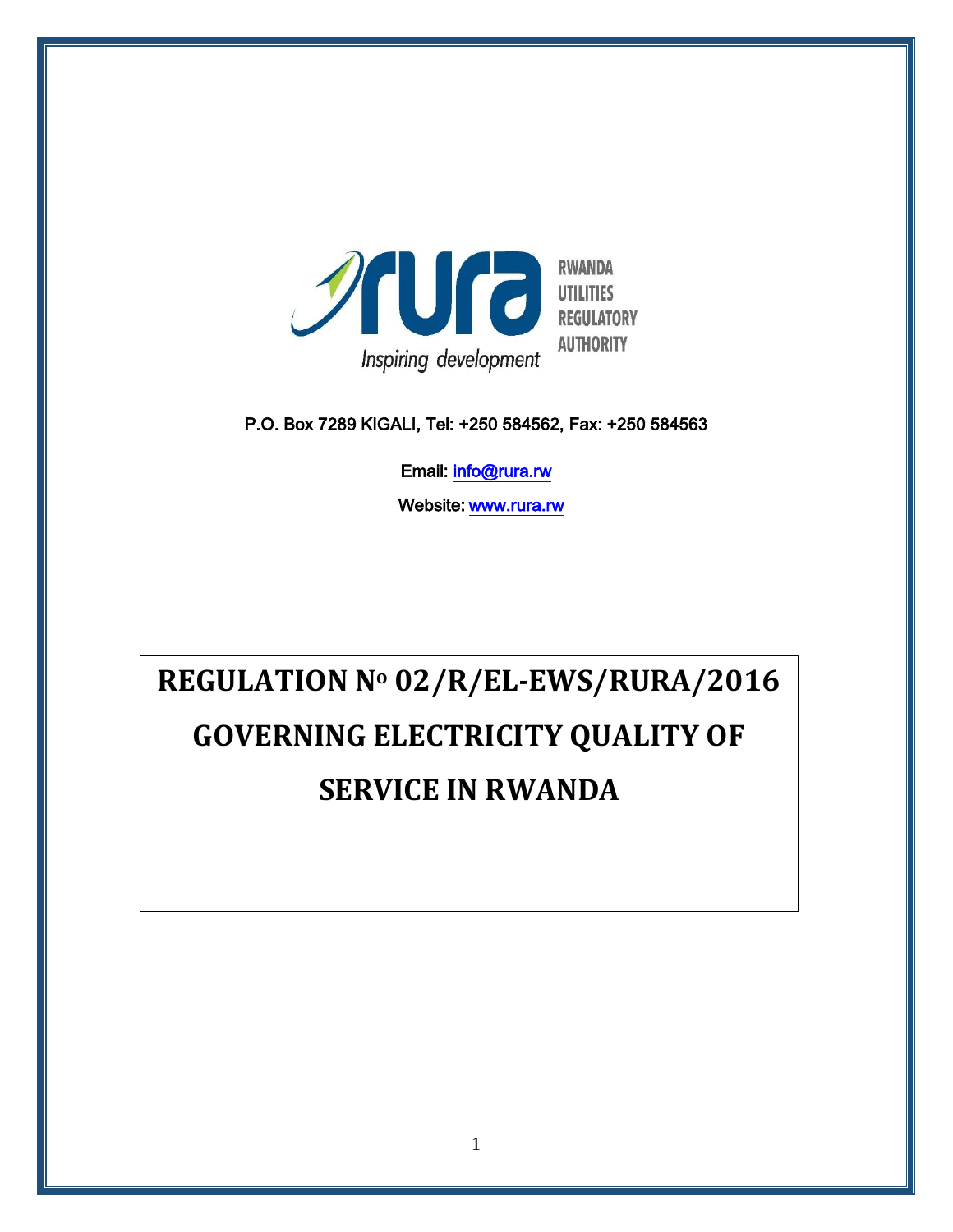# **REGULATION N° 02/R/EL-EWS/RURA/2016 GOVERNING ELECTRICITY QUALITY OF SERVICE IN RWANDA**

## **PREAMBLE**

Pursuant to Law n°21/2011 of 23/06/2011 governing Electricity in Rwanda;

Pursuant to Law n° 09/2013 of 01/03/2013 establishing Rwanda Utilities Regulatory Authority (RURA) and determining its mission, powers, organization and functioning;

Based on the recommendations made during the consultative meeting on the draft Regulations governing Electricity Quality of Service in Rwanda held on 15th August 2015 between RURA and various stakeholders in the Electricity Sector;

The Regulatory Board, upon due consideration and deliberation in its meeting of 29<sup>th</sup> March 2016;

**HEREBY ADOPTS:**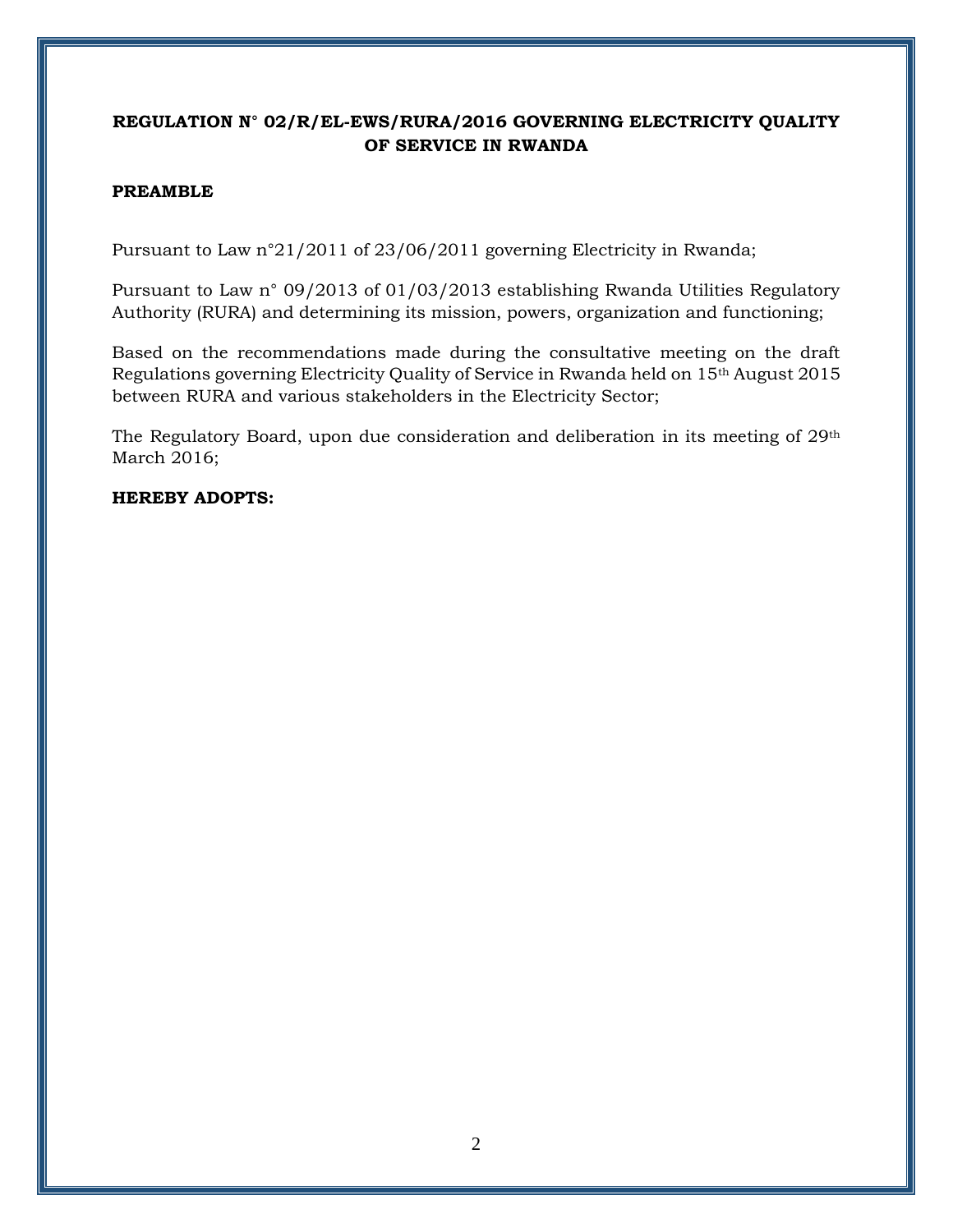| Article 8: Procurement, maintenance and installation of equipment for electricity supply 9 |  |
|--------------------------------------------------------------------------------------------|--|
|                                                                                            |  |
|                                                                                            |  |
|                                                                                            |  |
|                                                                                            |  |
|                                                                                            |  |
|                                                                                            |  |
|                                                                                            |  |
|                                                                                            |  |
|                                                                                            |  |
|                                                                                            |  |
|                                                                                            |  |
|                                                                                            |  |
|                                                                                            |  |
|                                                                                            |  |
|                                                                                            |  |
|                                                                                            |  |
|                                                                                            |  |
|                                                                                            |  |
|                                                                                            |  |
|                                                                                            |  |
|                                                                                            |  |
|                                                                                            |  |
|                                                                                            |  |
|                                                                                            |  |
|                                                                                            |  |
|                                                                                            |  |
|                                                                                            |  |
|                                                                                            |  |
|                                                                                            |  |
|                                                                                            |  |
|                                                                                            |  |
|                                                                                            |  |
|                                                                                            |  |
|                                                                                            |  |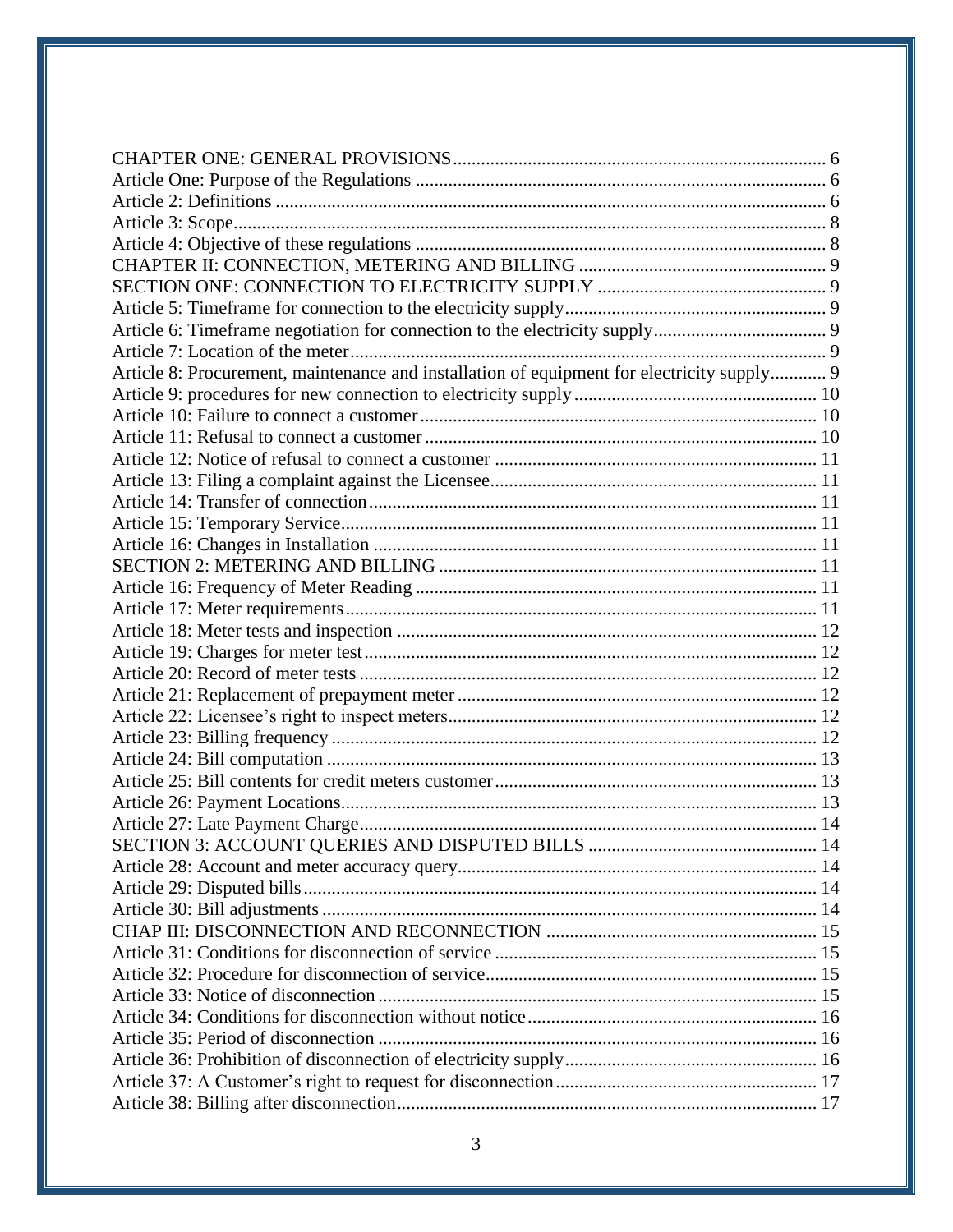| SECTION 2: QUALITY OF SUPPLY STANDARDS BY GENERATION, TRANSMISSION             |  |
|--------------------------------------------------------------------------------|--|
|                                                                                |  |
|                                                                                |  |
|                                                                                |  |
|                                                                                |  |
|                                                                                |  |
| Article 73: Monitoring of the Quality of Service for Distribution Licensees 24 |  |
| CHAPTER VI: ENFORCEMENT AND ADMINISTRATIVE SANCTIONS 25                        |  |
| SECTION ONE: INVESTIGATION AND ENFORCEMENT MECHANISM 25                        |  |
|                                                                                |  |
|                                                                                |  |
|                                                                                |  |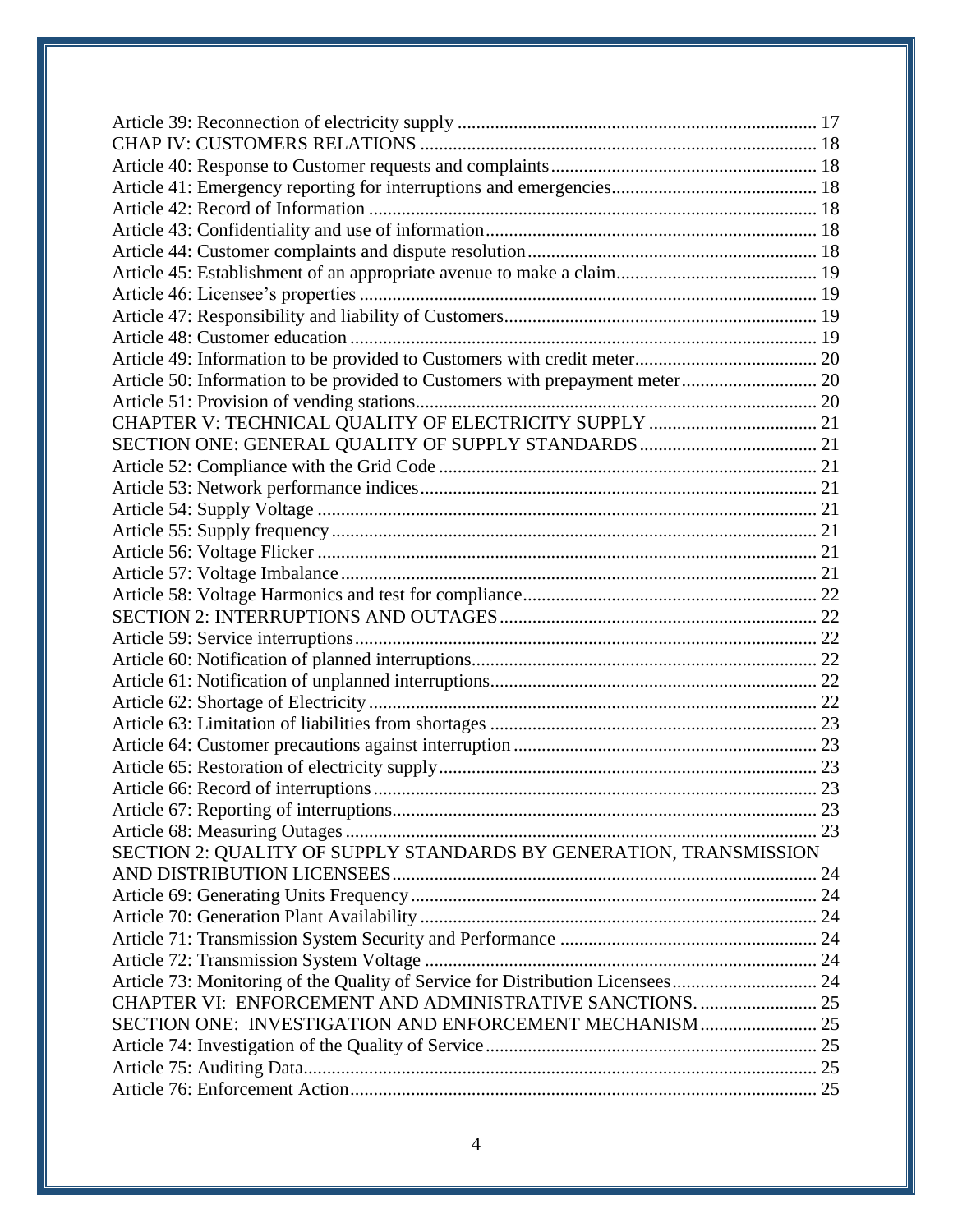| Appendix V: Reporting Guidelines for Submission of Quality of Service Report by Licensees. 31 |  |
|-----------------------------------------------------------------------------------------------|--|
|                                                                                               |  |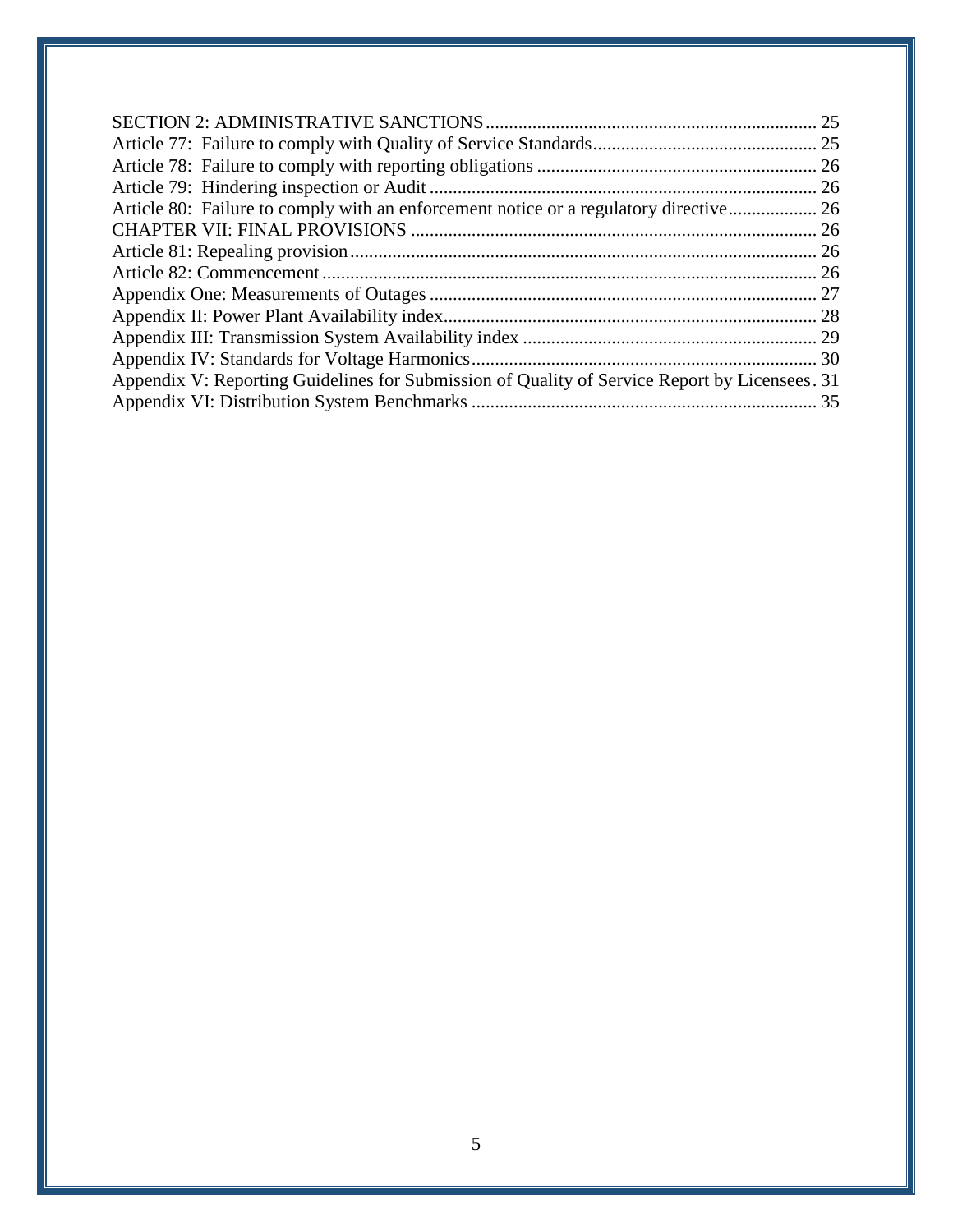#### <span id="page-5-0"></span>**CHAPTER ONE: GENERAL PROVISIONS**

#### <span id="page-5-1"></span>**Article One: Purpose of the Regulations**

The purpose of this Regulation is to ensure that any Licensee involved the generation, transmission; distribution and trade of electrical power meet an adequate level of quality and reliable service in the electricity supply in Rwanda.

#### <span id="page-5-2"></span>**Article 2: Definitions of Terms**

For the purpose of this Regulation, terms below shall have the following meanings:

- **1. Customer** : a person or legal entity that either has entered into an electricity supply agreement with a Licensee, or legally consumes electricity supplied by a Licensee;
- **2. Customer Average Interruption Duration Index (CAIDI)"**: a reliability indicator that measures the average time each consumer is without electricity per interruption, within a certain period;
- **3. EAPP:** Eastern African Power Pool
- **4. Force majeur :** An event that directly and exclusively results from the occurrence of natural causes that could not have been prevented by the exercise of foresight or caution; it can be a natural or social act or event that occurred in the country or community such as; earthquakes, lightning, cyclones, floods, volcanic eruptions, fires or wars, armed conflict, insurrection, terrorist or military action, which prevent the licensee from performing its obligations under the license or other acts or events that are beyond reasonable control and not arising out of the fault or any level of negligence of the licensee, and the licensee has been unable to overcome such act or event by the exercise of due diligence and reasonable efforts, skill and care.
- **5. Forced Interruption:** an interruption encountered when the supply system or a component of it, is taken out of service immediately, either automatically or as soon as switching operations are performed as a result of emergency conditions, or human error or by the malfunctioning of equipment.
- **6. High Voltage (HV)**: is the voltage equal or above seventy thousand volts plus or minus ten per cent;
- **7. Hz** : Hertz
- **8. IEC**: International Electro-technical Commission
- **9. kV**: Kilo volt
- **10. Licensee** : any person authorized by the Regulatory Authority to carry out activities of electricity generation, transmission, distribution, domestic and/or international trade in Rwanda;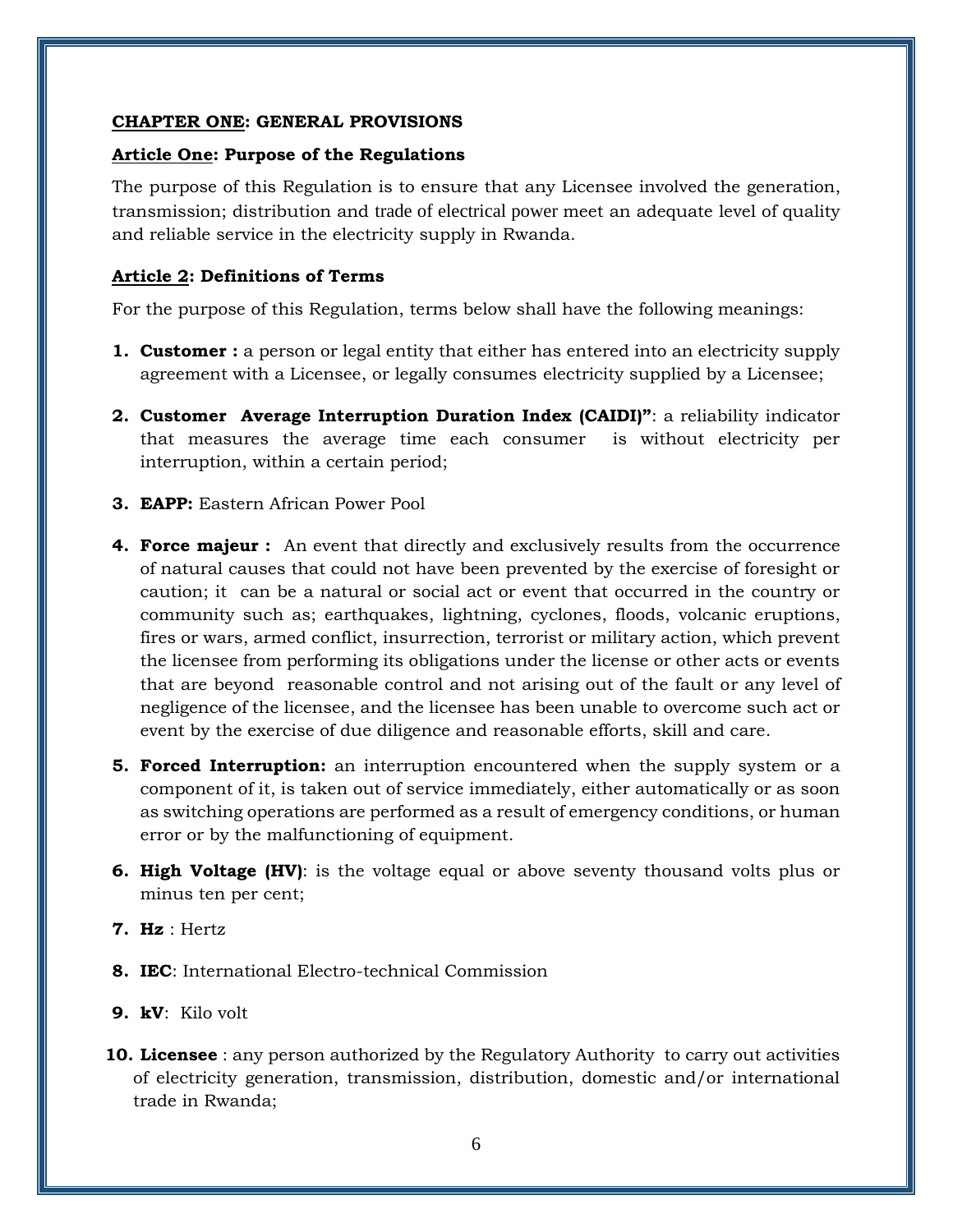- **11. Low Voltage (LV):** the voltage less or equal to four hundred volts plus or minus five per cent;
- **12. Medium Voltage (MV):** the voltage above four hundred volts plus or minus ten percent and less or equal to thirty three thousand volts plus or minus ten percent;
- **13. MW:** Megawatt
- **14. MWh**: Megawatt-hour
- **15. Network**: the transmission or distribution lines and their associated equipment and accessories of any Licensee;
- **16. Person:** is either Natural or legal person
- **17. Planned interruption:** interruption that occurs when a component is deliberately taken out of service (by the Licensee or its agent) at a selected time, usually for the purpose of construction, preventative maintenance, or repair;
- **18. Point of Delivery:** the point where the Licensee's conductors meet the conductors of the Customer;
- **19. Regulatory Authority:** Rwanda Utilities Regulatory Authority **(RURA)** as established by the Law No. 09/2013 of 01/03/2013;
- **20. Service:** provision of electricity supply with all its related activities;
- **21. System Average Interruption Duration Index (SAIDI):** is a reliability indicator that measure the average duration of interruption to electricity supply per customer, over a given period in the distribution system.
- **22. System Average Interruption Frequency Index (SAIFI):** is a reliability indicator that measure the number of times or the frequency of interruptions to electricity supply in a given period in the distribution system.
- **23. Temporary supply:** electricity supply that is temporarily provided to a Customer in the event of unusual circumstances;
- **24. Unplanned interruption:** interruption that:
	- (a) occurs when service is interrupted because a component is taken out of service immediately, either automatically or as soon as switching operations can be performed, as a direct result of emergency conditions, or
	- (b) is caused by human error or by the improper operation of equipment;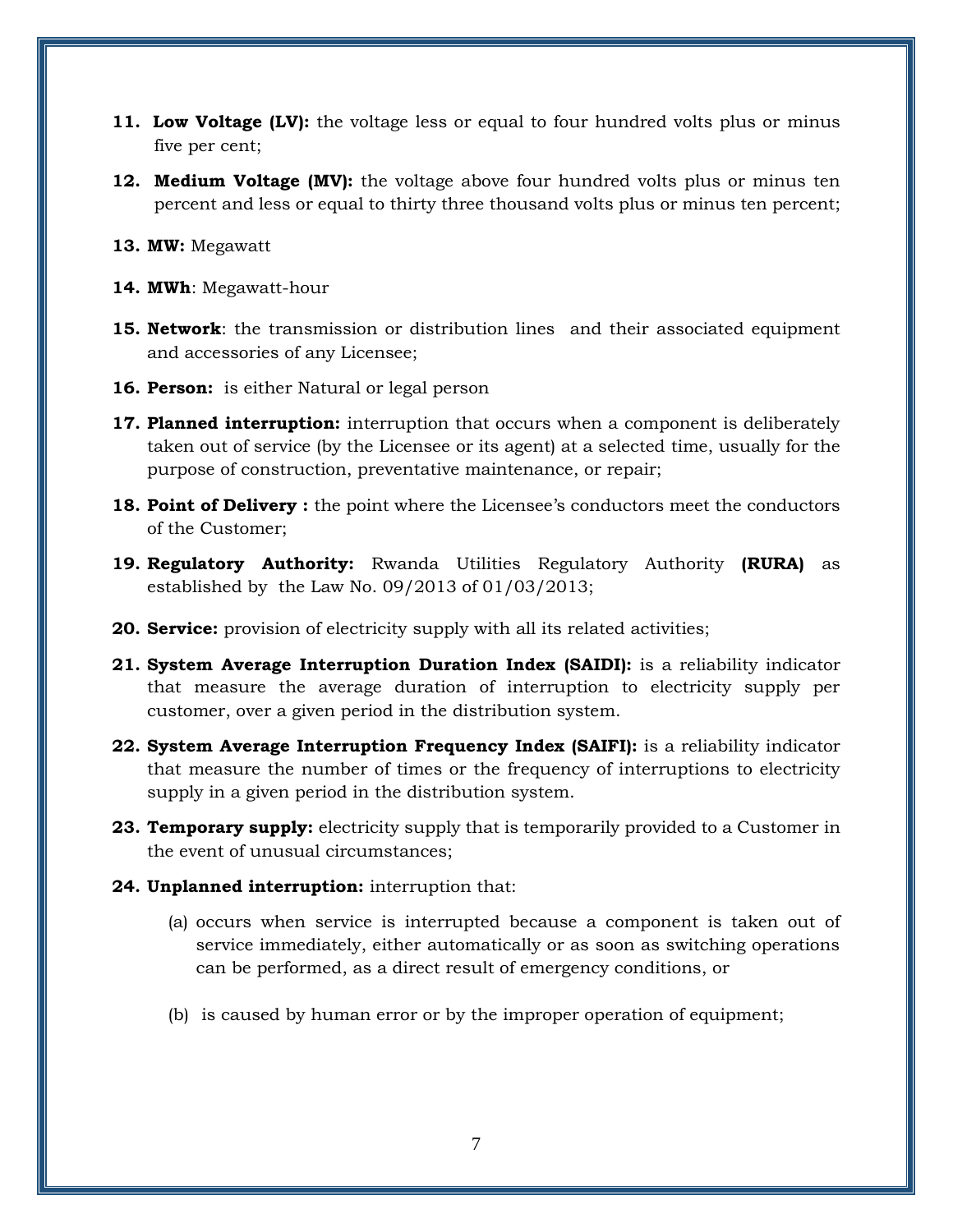- **25. Quality of Service Standards:** a set of parameters and their corresponding values that are used to evaluate the adequacy of the level of electricity services provided by a Licensee;
- **26. V**: Volt
- **27. Voltage flicker:** refers to an increase or decrease in voltage over a short duration of time which is usually associated with fluctuation load, and sufficient in duration to allow a visual observation of a change in electric light source intensity.
- **28. Voltage imbalance:** refers to any differences in the three phase voltage magnitudes in a power system.
- **29. Voltage Harmonic:** refers to distortion of the normal voltage waveform.

## <span id="page-7-0"></span>**Article 3: Scope of application**

This Regulation shall apply to:

- a. interactions between a Licensee and Consumers.
- b. technical aspect of electricity supply
- c. technical performance of the licensees

## <span id="page-7-1"></span>**Article 4: Objective of this Regulation**

The main objective of this Regulation is to:

- a. to establish standards to be adhered to by the Licensee in the provision of electricity supply service;
- b. to ensure adequate quality of Service to Customers;
- c. to improve the operation and performance of the network;
- d. to make quality of service information available to Customers.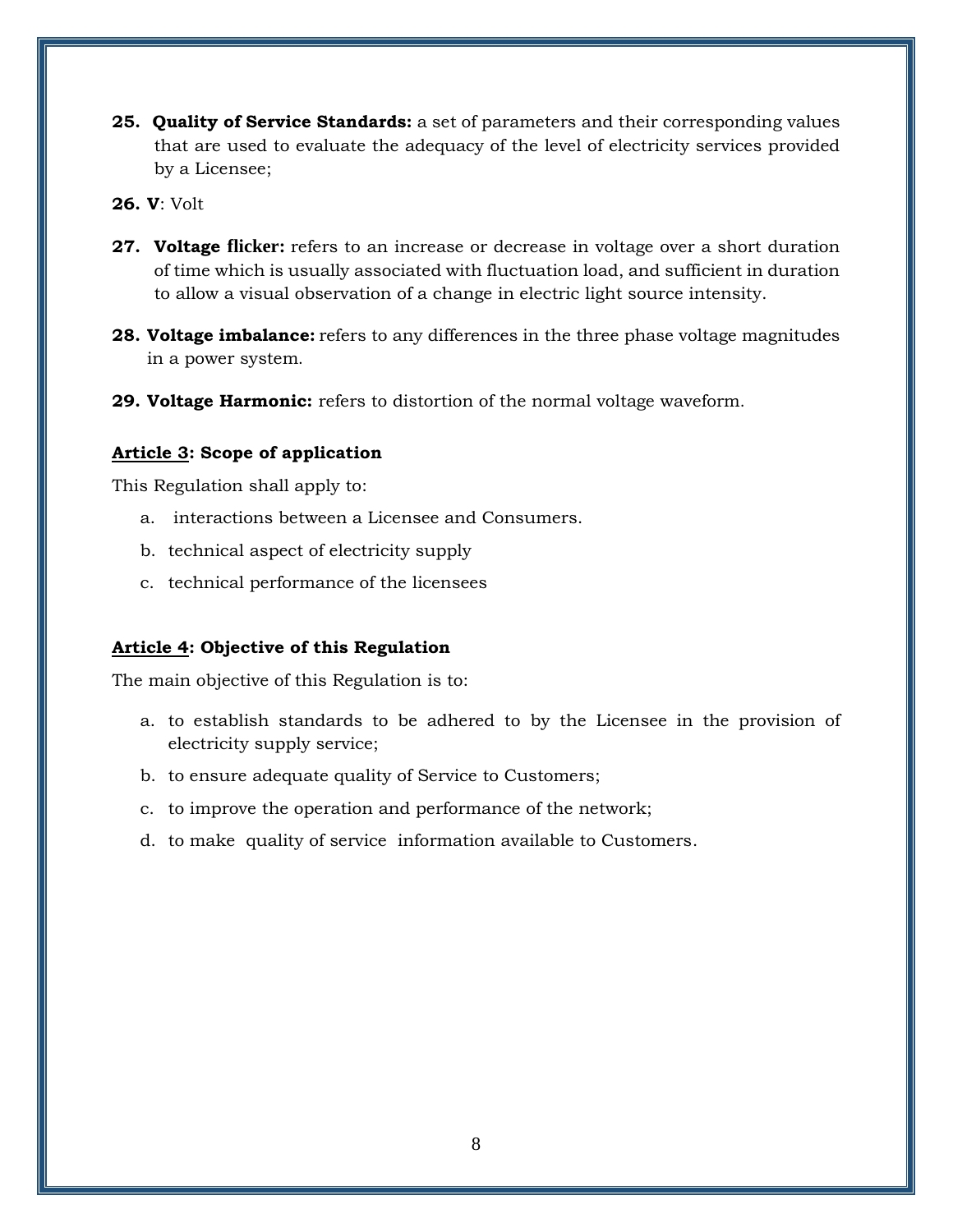#### <span id="page-8-0"></span>**CHAPTER II: CONNECTION, METERING AND BILLING**

#### <span id="page-8-1"></span>**Section One: CONNECTION TO ELECTRICITY SUPPLY**

#### <span id="page-8-2"></span>**Article 5: Timeframe for connection to the electricity supply**

If the Customer fulfills all requirements stipulated by the Licensee and if, where applicable, all subsidies have been received, the Licensee shall connect the Customer to the electricity supply within the following timeframes:

- a. Not later than five (5) working days from the date of application where existing infrastructure can be used;
- b. Not later than two (2) months from the date of application where LV network extensions are required and;
- c. Not later than three (3) months from the date of application where MV network extensions are required;

#### <span id="page-8-3"></span>**Article 6: Negotiation for connection to the electricity supply**

Without prejudice to the provisions of Article 5, the Customer and Licensee may negotiate a longer timeframe for the connection to electricity supply if:

- a. new networks have to be installed;
- b. HV extensions are required;
- c. the equipment to be used for connection are not in the licensee's store and are to be delivered by manufacturers;
- d. the terrain, topography and distance of connection will affect the timeframe for the connection

#### <span id="page-8-4"></span>**Article 7: Location of the meter**

The customer shall provide an accessible, protected and satisfactory location for the meters on his premises unless the Licensee decides to install meters on poles or other locations controlled by the Licensee;

## <span id="page-8-5"></span>**Article 8: Procurement, maintenance and installation of equipment for electricity supply**

- a. All pipes, wires and devices on the Licensee's side of the point of delivery shall be procured, installed and maintained by the Licensee unless otherwise agreed in writing between the Licensee and the Customer;
- b. All wiring, devices and appliances located on the Customer's side of the point of delivery shall be procured, installed and maintained by and at the expense of the Customer;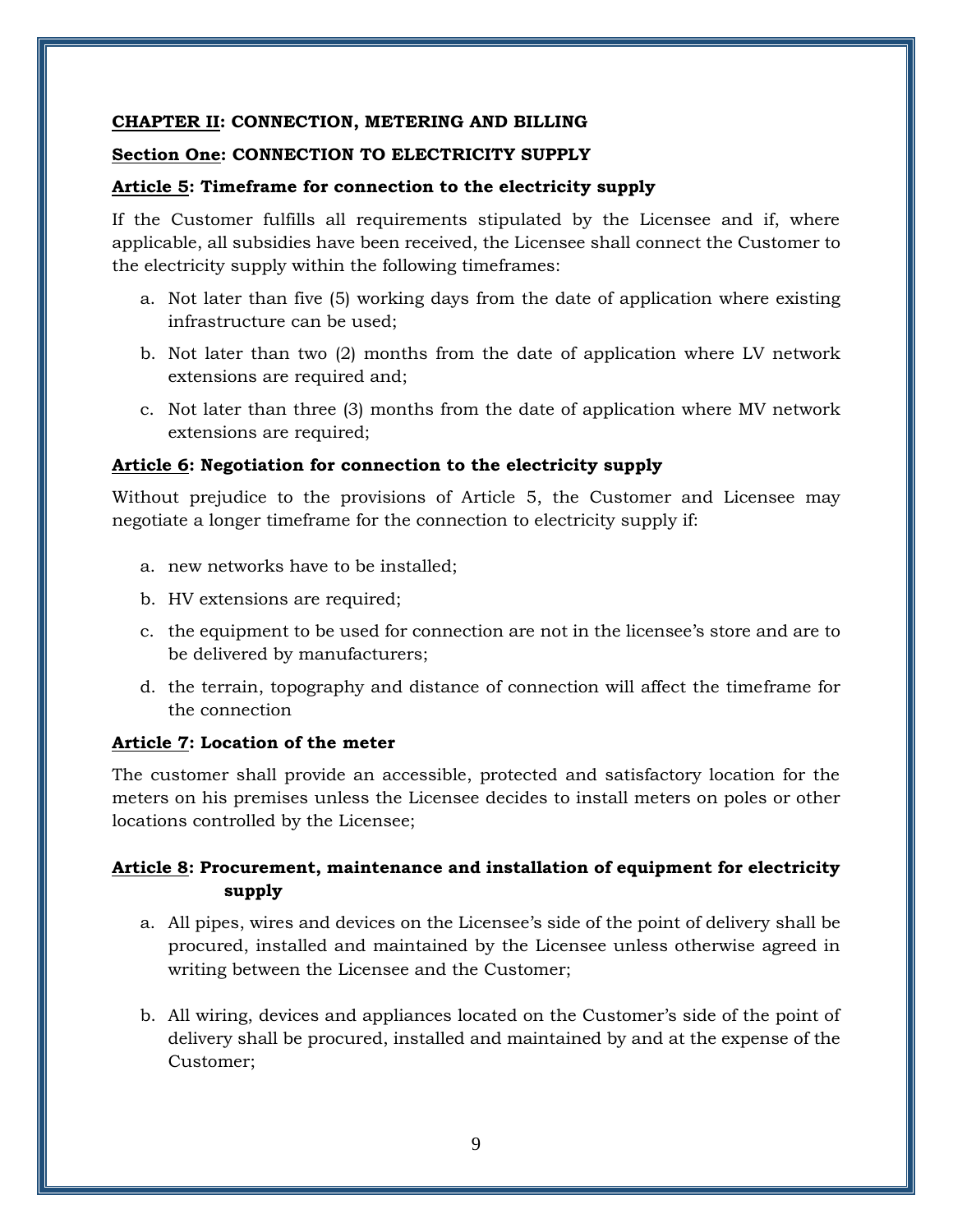## <span id="page-9-0"></span>**Article 9: Procedures for new connection to electricity supply**

If a customer requests for a new connection, the licensee is required to provide the customer with a quotation for the new supply or a modification to an existing connection.

Upon acceptance of the quotation and making the minimum payment, the Licensee shall make an appointment with the Customer to fit a meter and connect the Customer within the period stipulated in Article 5 of this Regulation , provided that:

- a. The Customer has submitted an application for electricity supply in a format required by the Licensee as approved by the Regulatory Authority;
- b. The Customer has provided the Licensee with acceptable identification and all information necessary to enable the Licensee to arrange the provision of supply to the address specified by the Customer;
- c. The Customer has complied with the Electrical Installations Regulations approved by the Regulatory Authority; and
- d. The Customer has paid the Licensee all charges for the supply of electricity as approved by the Regulatory Authority;

Upon connecting a new premise, the Licensee shall provide a contract or a supply agreement to the Customer, with its terms and conditions of supply approved by the Regulatory Authority;

## <span id="page-9-1"></span>**Article 10: Failure to connect a customer**

If the connection to the electricity supply is not provided, the Licensee shall promptly refund the Customer's deposit plus accrued interests (5%) on the balance if any, in excess to the charges paid for the service applied for.

## <span id="page-9-2"></span>**Article 11: Refusal to connect a customer**

The Licensee may refuse to connect a customer to electricity supply if;

- a. The applicant does not fulfill all the requirements to qualify for the service applied for as set by the in law and the licensee;
- b. If the applicant's facilities are inadequate;
- c. The person requesting the service owes the Licensee an amount for any Licensee's services previously provided, whether to the same or different premises;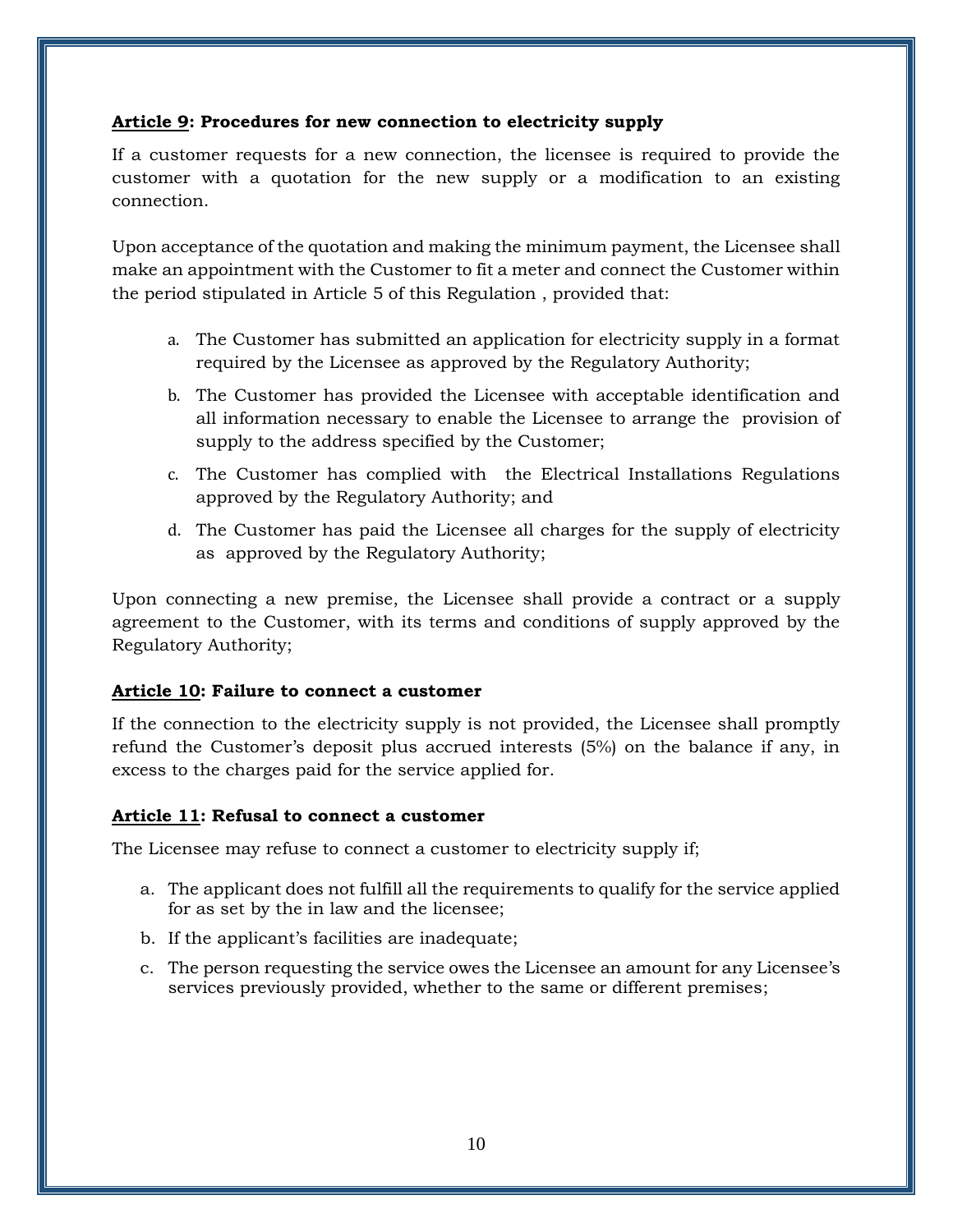#### <span id="page-10-0"></span>**Article 12: Notice of refusal to connect a customer**

If the Licensee refuses to connect a customer to electricity supply for the reasons stipulated in Article 11, the Licensee shall, within five (5) working days, inform the Customer in writing of the reasons for such refusal and the actions to be taken by the Customer for the Licensee to fulfill the request;

## <span id="page-10-1"></span>**Article 13: Filing a complaint against the Licensee**

The applicant may file a complaint with the Regulatory Authority appealing the Licensee's decision regarding the refusal of connection.

## <span id="page-10-2"></span>**Article 14: Transfer of connection**

The transfer of electricity connection from one premise to another within the service area of the Licensee shall not be deemed as a disconnection and no additional deposit shall be demanded.

## <span id="page-10-3"></span>**Article 15: Temporary Service**

The Customer shall pay to the Licensee the cost of the facilities required to provide temporary service as well as the cost of connection and disconnection of service.

## <span id="page-10-4"></span>**Article 16: Changes in Installation**

Before any Customer makes any material changes in his/her facilities that would substantially alter the electric requirements for the class of service of his premises, the Customer shall consult with the Licensee to ascertain the effect, if any, of the proposed changes on the Licensee's facilities or on the Licensee's ability to serve the Customer's additional electric requirements.

## <span id="page-10-5"></span>**Section 2: METERING AND BILLING**

# <span id="page-10-6"></span>**Article 16: Frequency of Meter Reading**

The licensee is required to read and physically inspect the meters at regular intervals to avoid or minimize electricity theft, and ensure that billing is done based on actual energy consumption.

## <span id="page-10-7"></span>**Article 17: Meter requirements**

Unless otherwise authorized by the Regulatory Authority, each Licensee shall provide, install, own and maintain all meters used for measurement of electricity delivered to its Customers;

The Licensee shall use meters that are reliable and of a standard or type approved by the National Bureau of Standards;

Each Licensee shall keep a record of all its meters showing the Customer's names and address.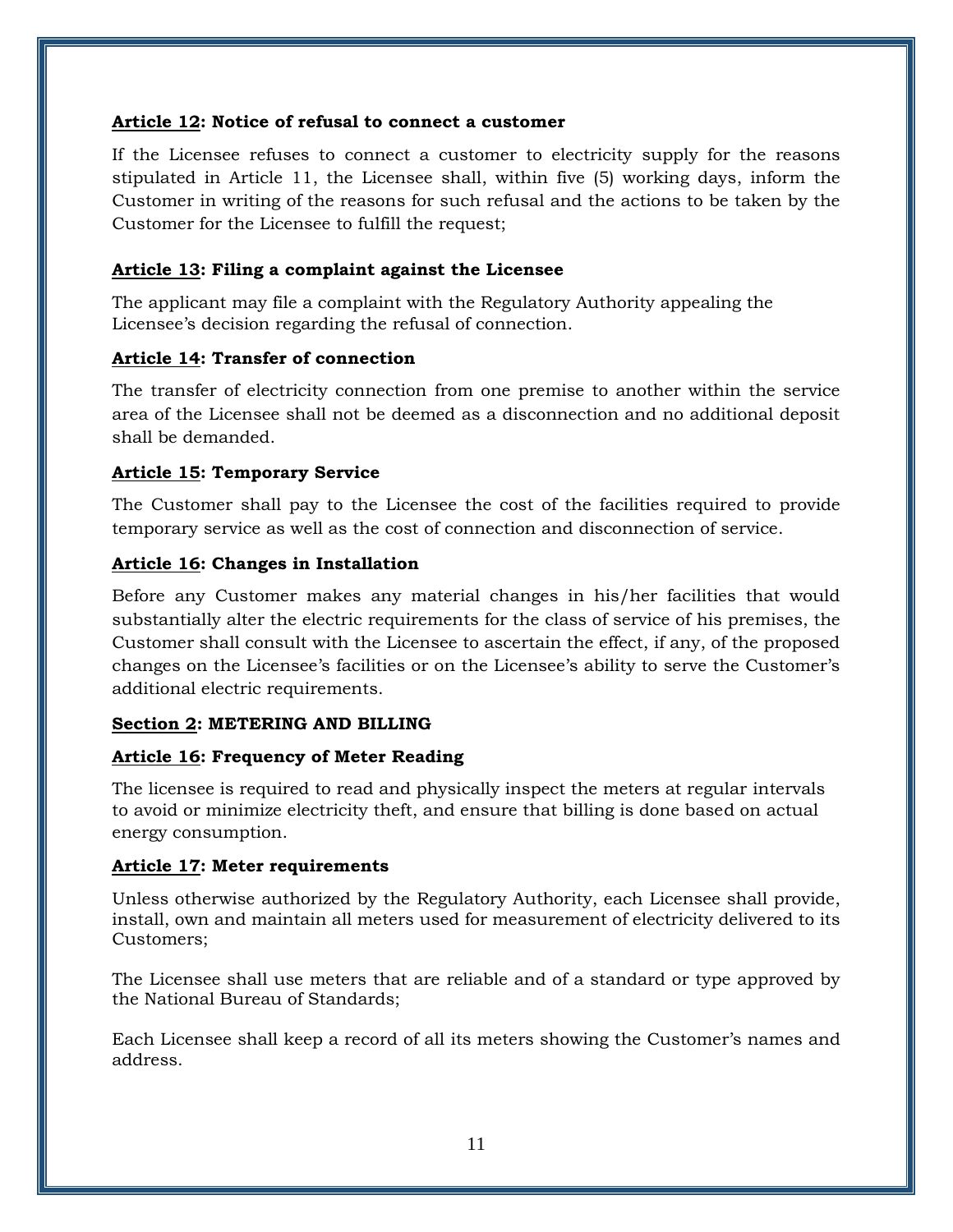#### <span id="page-11-0"></span>**Article 18: Meter tests and inspection**

Each Licensee shall, upon request of a Customer, provide for a test of the accuracy of the meter serving that Customer;

The Licensee shall inform the Customer of the time and place of the test and allow the Customer or his or her authorized representative to be present if the Customer desires so;

The Customer shall be properly informed of the result of any test on his/her meter;

## <span id="page-11-1"></span>**Article 19: Charges for meter test**

If a test on the meter proves that the meter is accurate, the cost of the test would be charged to the customer.

In the event that the meter accuracy is found to be outside the declared limits specified in the supply agreement to either the Customer's or the Licensee's disadvantage, any fee charged for a meter test shall be refunded to the Customer.

## <span id="page-11-2"></span>**Article 20: Record of meter tests**

The record of each test made shall show the identification number and contents of the meter, the standard meter and other measuring devices used, the date and kind of test made, the person who performed the test, the error or percentage of accuracy at each load tested, and sufficient data to allow verification of all calculations.

## <span id="page-11-3"></span>**Article 21: Replacement of prepayment meter**

The Licensee shall provide the means to read, to transfer or refund, as appropriate, the amount of unexpended credit due to a Customer when a prepayment meter is replaced or removed as a result of faulty meters.

## <span id="page-11-4"></span>**Article 22: Licensee's right to inspect meters**

The Licensee shall have the right to inspect a meter at the Customer's premises if tampering or theft is detected or suspected. Theft of electricity may be ascertained by studying the purchase patterns of the Customer.

Where reasonable but unsuccessful attempts have been made to gain access to a meter, the Licensee may disconnect the supply after having delivered a written warning to the Customer.

## <span id="page-11-5"></span>**Article 23: Billing frequency**

Bills for electricity supply shall be delivered to the address of the Customer monthly, unless otherwise agreed by the Customer and Licensee or unless service is rendered for a period of less than one month.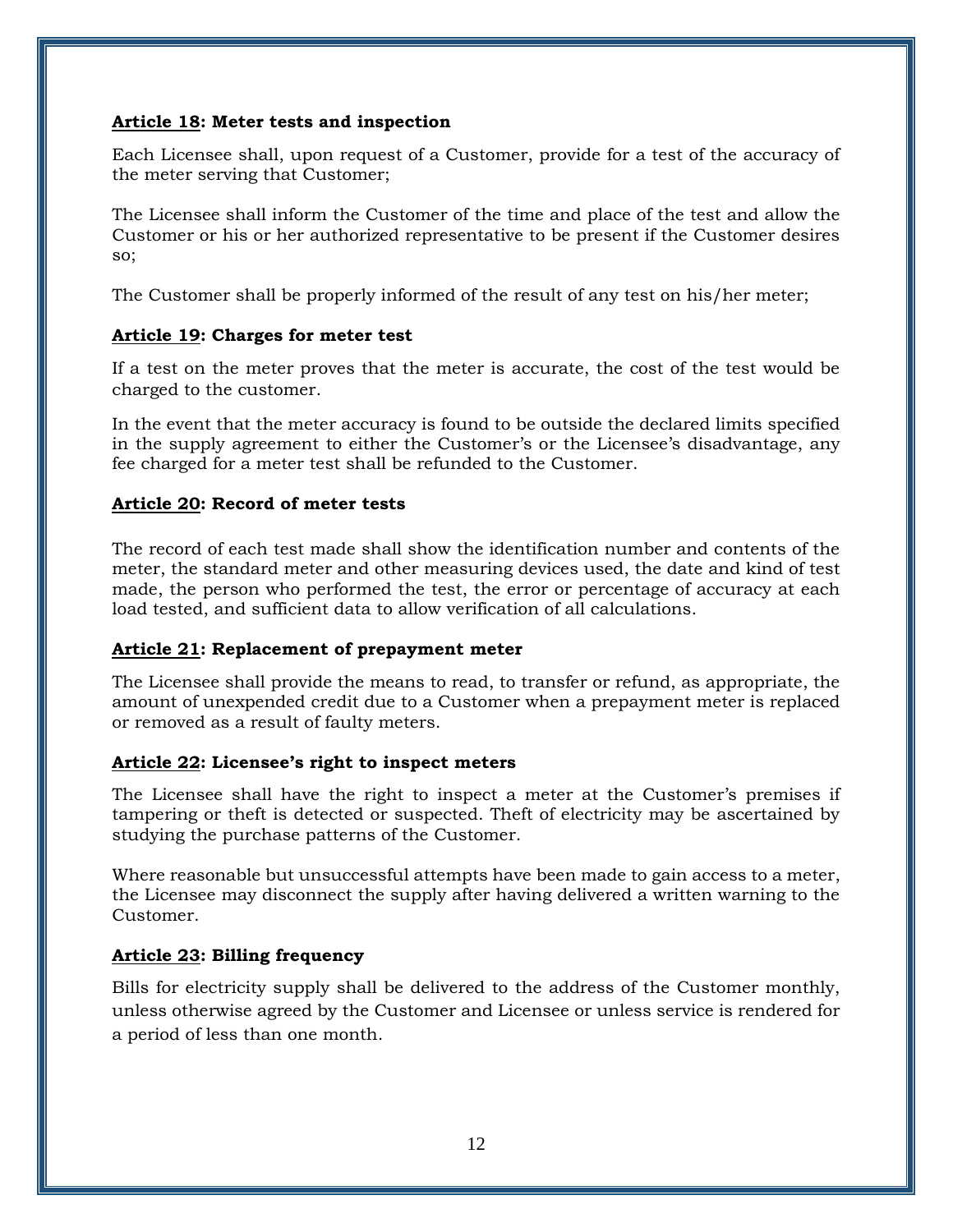#### <span id="page-12-0"></span>**Article 24: Bill computation**

All electricity sold by the Licensee shall be charged for by meter measurements or by a flat monthly amount;

Unless otherwise agreed, monthly bills shall be calculated for periods of not less than twenty-five (25) calendar days and not more than thirty-five (35) calendar days;

The Licensee shall exercise all reasonable means to assure accurate computation of all monthly service billings;

Billing may be based on pro rata estimates which shall be settled annually according to the actual figures;

Bills shall be prepared as promptly as possible following the reading of meters, or following a flat monthly amount if the monthly amount is determined.

## <span id="page-12-1"></span>**Article 25: Bill contents for credit meters customer**

Unless otherwise agreed, all electricity bills for the supply of electricity shall be issued in the name of the Customer;

A Customer's bill shall clearly present the following information:

- a. the date of the previous meter reading and the corresponding meter reading;
- b. the date of the current meter reading and the corresponding meter reading;
- c. the number of units consumed (or estimated) during the period covered by the account;
- d. the applicable tariff ;
- e. the cost of the electricity consumed during the period covered by the bill;
- f. the outstanding balance, if applicable;
- g. any other amounts charged and a description of what the charges are for;
- h. the total amount payable;
- i. the latest date by which the account is to be paid in order to avoid penalties;

## <span id="page-12-2"></span>**Article 26: Payment Locations**

The Licensee shall ensure that, wherever practical, facilities are provided within or close to Customers premises areas to afford Customers a reasonable opportunity to pay their accounts and to resolve account queries.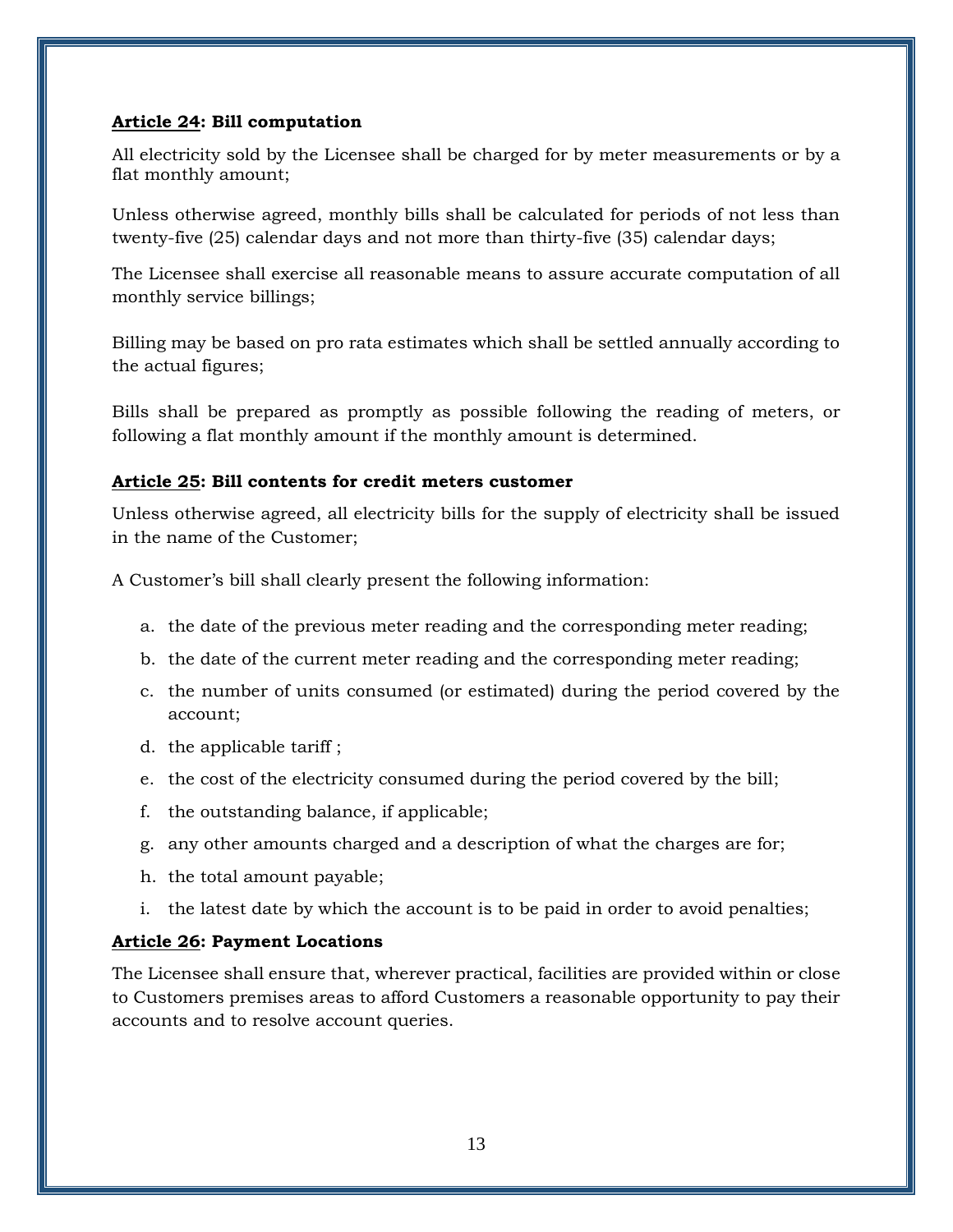#### <span id="page-13-0"></span>**Article 27: Late Payment Charge**

In the event that the Customer fails to pay a bill on or before the delinquent date, a late payment charge shall be assessed and charged to the Customer as outlined in the contract or supply agreement. Such charge shall be calculated as a percentage of the unpaid balance of the current bill for service.

#### <span id="page-13-1"></span>**Section 3: ACCOUNT QUERIES AND DISPUTED BILLS**

#### <span id="page-13-2"></span>**Article 28: Account and meter accuracy query**

The licensee shall respond to an account or meter accuracy query from a customer within ten (10) working days, if the query was made in writing.

To ensure that this is complied with, the licensee must record the receipt date of the query, as well as the licensee's response date.

## <span id="page-13-3"></span>**Article 29: Disputed bills**

Where there is a dispute between the Customer and the Licensee regarding the electricity bill, the Licensee shall make an investigation and report the results in writing to the Customer;

Where the dispute is not resolved amicably, the aggrieved party may file a complaint in accordance with the procedures provided in Article 44 of this Regulation.

The Customer shall not pay the disputed portion of the bill which exceeds the amount of the Customer's average usage for the billing period at current rates until the resolution of the dispute.

## <span id="page-13-4"></span>**Article 30: Bill adjustments**

If a meter test reveals a meter accuracy to be outside the declared limits specified in the supply agreement, the Licensee shall correct previous readings consistent with the inaccuracy found in the meter for the period that has revealed unusual consumption by the Customer;

If a meter is found not to register for any period of time, the Licensee may make a charge for units used but not metered for during that period of time based on consumption patterns by the same Customer at the same location.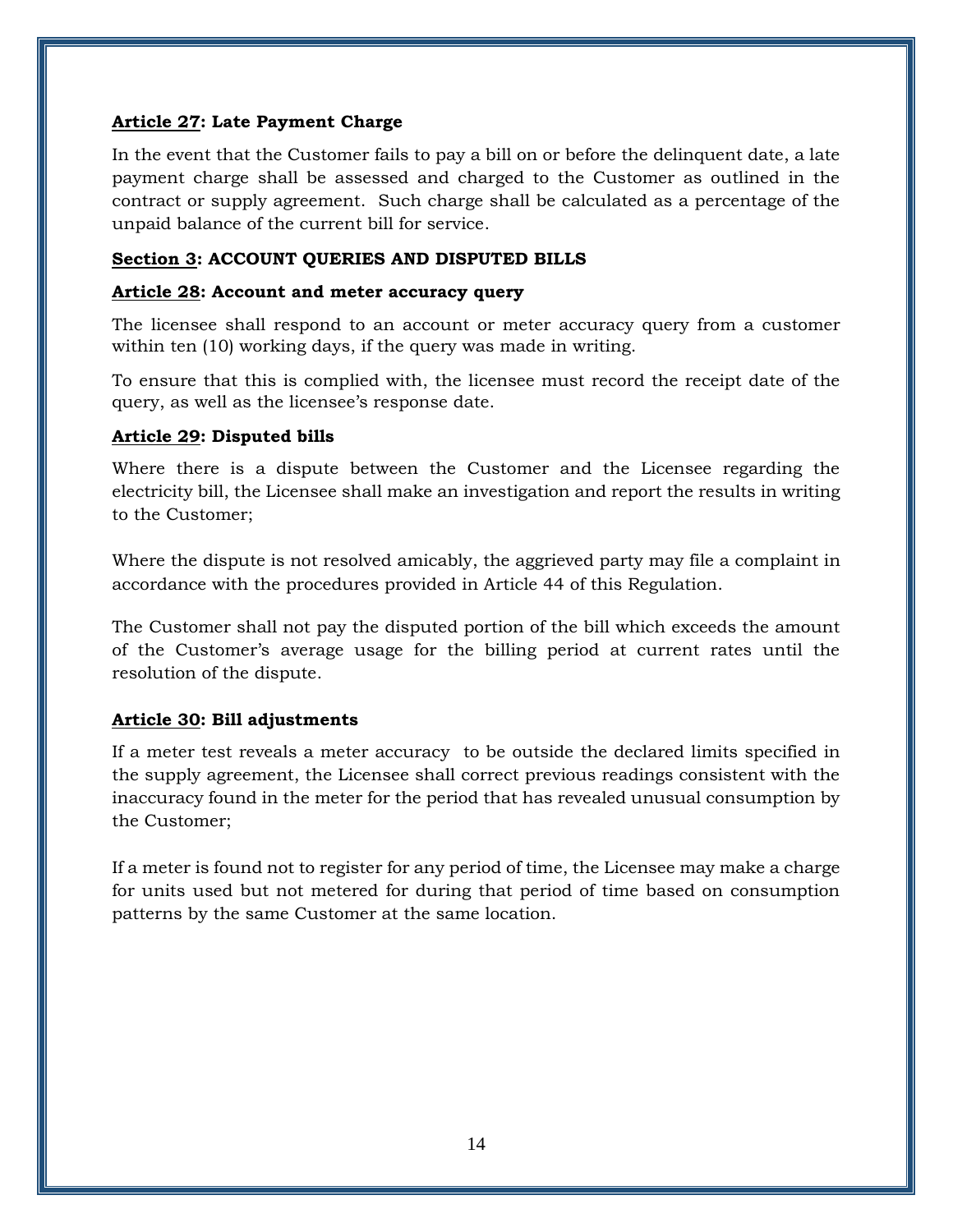#### <span id="page-14-0"></span>**CHAPTER III: DISCONNECTION AND RECONNECTION**

#### <span id="page-14-1"></span>**Article 31: Conditions for disconnection of service**

The Licensee may disconnect the Customer for any of the following reasons:

- a. Failure to comply with the terms and conditions of the contract or supply agreement;
- b. If the Customer has not paid the amount correctly billed to his address by the relevant date; provided that :
	- i. The payment date is clearly shown on the bill;
	- ii. The payment date is at least 21 calendar days from the date of delivery of the bill to the supply address or a delivery address provided by the Customer, which is acceptable to the Licensee;
	- iii. The payment date has not been superseded by a subsequent payment date issued to the same Customer at the same supply address;
	- iv. The Licensee has clearly verified in its record that the bill has not been paid ;
	- v. The Licensee has given a written warning to the Customer that the electricity supply shall be disconnected if payment is not made within the payment period ;
- c. If the Customer has violated the Licensee rules pertaining to the use of service in a manner which interferes with the service of others;
- d. If the Customer uses sub-standard equipment and if he has been made notified on the same and given reasonable opportunity to remedy the situation;
- e. If the Customer has tampered with or has by-passed the Licensee's meter or equipment;

#### <span id="page-14-2"></span>**Article 32: Procedure for disconnection of service**

The licensee shall notify the customer in writing about the intention to disconnect the service at least five (5) working days before the disconnection.

#### <span id="page-14-3"></span>**Article 33: Notice of disconnection**

Whenever the Licensee disconnects electricity supply to a Customer's premises, the Licensee shall leave a written notice of disconnection informing the Customer of the following:

- a. The date and time of disconnection;
- b. The reason for disconnection;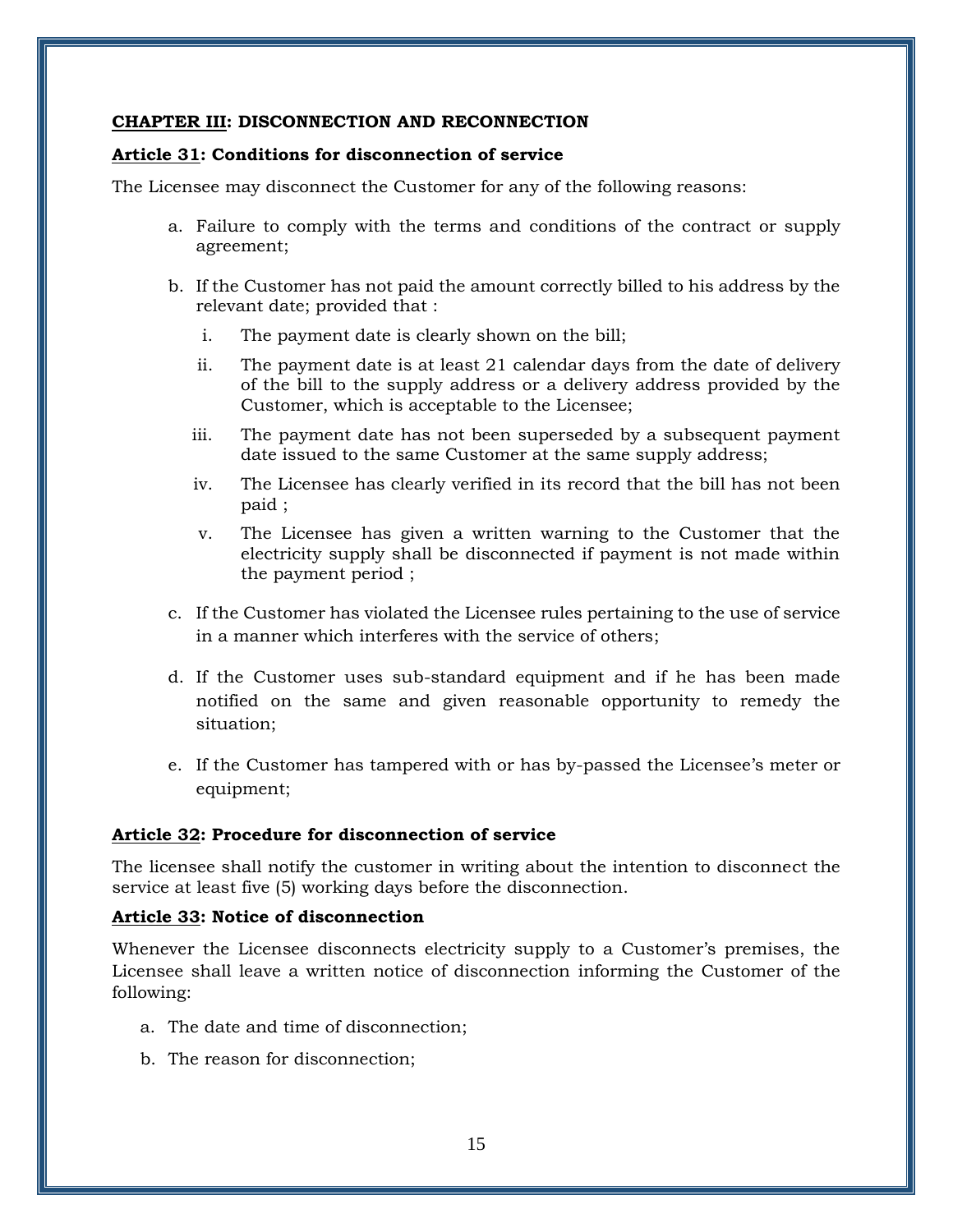- c. The actions to be taken by the Customer to have the electricity supply reconnected; and
- d. The contact address and telephone number of the Licensee.

## <span id="page-15-0"></span>**Article 34: Conditions for disconnection without notice**

The licensee has the right to disconnect the Customer without notice if:

- a. the Customer is connected to the Licensee's network illegally ;
- b. the Licensee considers a Customer's installation to be dangerous to the lives of customer and those in his neighborhood;
- c. the Licensee considers a Customer's installation unsafe and may affect the network reliability and/or the quality of supply to other Customers;

#### <span id="page-15-1"></span>**Article 35: Period of disconnection**

The Licensee shall not carry out disconnections if payment points and reconnection service are not available within the next twenty four (24) hours from the time of disconnection;

#### <span id="page-15-2"></span>**Article 36: Prohibition of disconnection of electricity supply**

The licensee is prohibited to disconnect the Customer in the following circumstances:

- a. for non-payment on weekends or public holidays;
- b. for electricity non-payment where :
	- i. the Customer has entered into payment arrangement with the Licensee and payments are being made in accordance with the arrangement;
	- ii. the Customer has made a complaint concerning the unpaid bill in accordance with the Licensee or the Regulatory Authority complaint procedure and the complaint remains unresolved;
	- iii. for non-payment of a bill for a service other than electricity supply; and
	- iv. if a life support machine is in use in the premises of the Customer.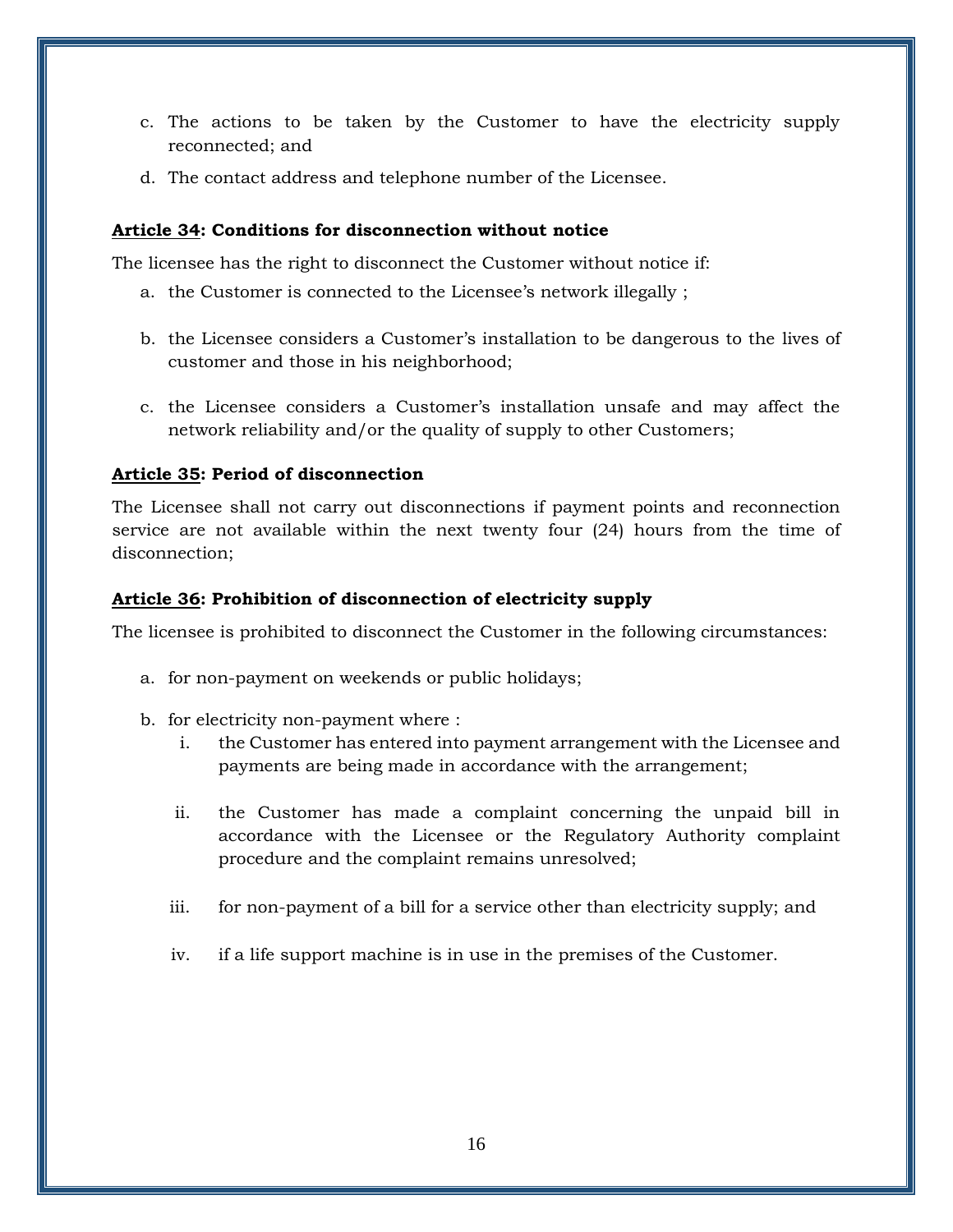#### <span id="page-16-0"></span>**Article 37: A Customer's right to request for disconnection**

Whenever a Customer requests a Licensee to disconnect electricity supply to his premises, the Licensee shall disconnect the supply in accordance with the request, provided that the Licensee has conducted investigations and confirmed that the consent of the other occupants of the premises has been obtained;

#### <span id="page-16-1"></span>**Article 38: Billing after disconnection**

The Licensee shall not bill a Customer for any period after the date on which the electricity supply to the Customer's premises should have been disconnected in accordance with the provisions of Article 39 of this Regulation, provided that the Customer does not cancel the request.

## <span id="page-16-2"></span>**Article 39: Reconnection of electricity supply**

The Licensee shall reconnect electricity supply to the Customer in the following circumstances:

- a. Whenever a Customer, disconnected for non-payment of electricity bill pays off the due amount and other Licensee's charges involved or enters into an acceptable payment arrangement with the Licensee;
- b. Whenever a Customer, disconnected for theft of electricity or for illegal connection to the Licensee's network, formalizes his electricity supply arrangements to the satisfaction of the Licensee and pays all charges owed to the Licensee or enters into an acceptable payment arrangement to pay the charges;
- c. If a Customer, disconnected for dangerous or unsafe installations, rectifies the problem associated with the installation, and the installation is certified by an authorized person in accordance with the Licensee's requirements;
- d. If a Customer, disconnected for failure to provide access to the meter in his premises, provides access or makes reasonable access arrangements and pays necessary reconnection fee;

Reconnections shall be effected as promptly as possible and not later than the first working day after the account has been settled satisfactorily and the reconnection fee has been paid.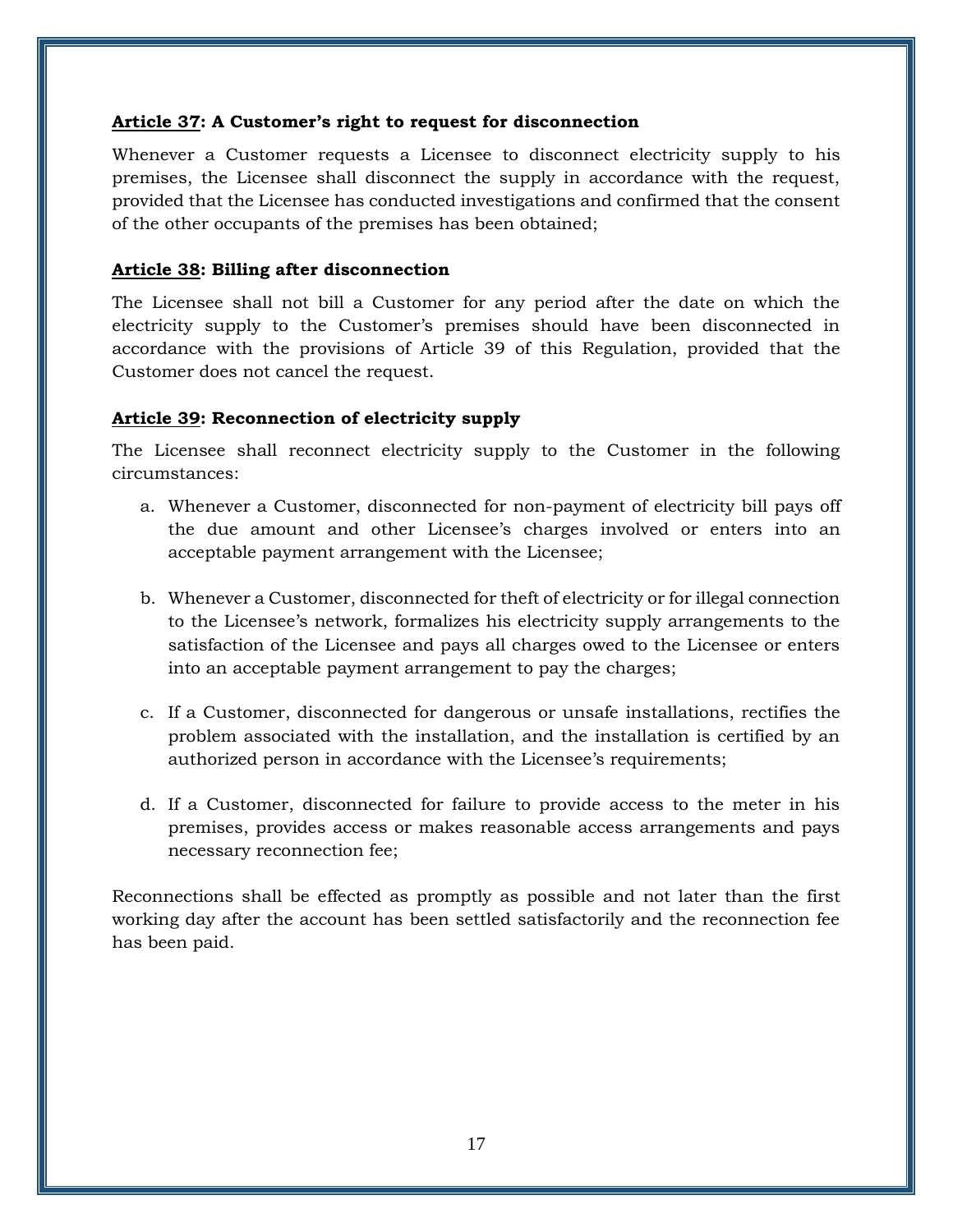#### <span id="page-17-0"></span>**CHAPTER IV: CUSTOMERS COMPLAINTS HANDLING AND USE OF INFORMATION**

#### <span id="page-17-1"></span>**Article 40: Response to Customer requests and complaints**

All general Customer written requests should be replied to in writing by the Licensee within Ten (10) working days following the receipt of the written request. The reply should include information on the requirements for the service requested for, the Customer's obligations and the time frame or addressing the request.

To ensure that this is complied with, the licensee must record the receipt date of the Customer complaint, as well as the date of licensee's response.

## <span id="page-17-2"></span>**Article 41: Emergency reporting for interruptions and emergencies**

The Licensee shall provide a facility for Customers to report interruptions during normal office hours and a twenty four (24) hour free telephone service to receive reports of interruptions, emergencies and general complaints.

## <span id="page-17-3"></span>**Article 42: Record of Information**

The Licensee shall request and record the following information from a Customer reporting any interruption or complaint:

- a. the Customer's name;
- b. physical address and telephone number (if any);
- c. the nature of the interruption or complaint;

# <span id="page-17-4"></span>**Article 43: Confidentiality and use of information**

The Licensee shall ensure that Customer information, including payment history and consumption patterns are kept confidential, except when required by laws or relevant institutions, or to the extent authorized by the concerned Customer or the Regulatory Authority.

Customer information may be provided under a protective order issued and/or confidentiality agreement executed in a legal proceeding, but in such proceedings the Licensee should make every effort to maintain the Customer's privacy.

## <span id="page-17-5"></span>**Article 44: Customer complaints and dispute resolution**

If a Customer has a complaint regarding the Licensee's obligations under this Regulation, the Customer may in case of a serious complaint lodge the complaint in writing with the Licensee, and in other cases verbally to have the complaint solved amicably;

Upon receiving the complaint, the Licensee shall promptly make a suitable investigation and advice the complainant in writing of the results of its investigation within ten (10) working days;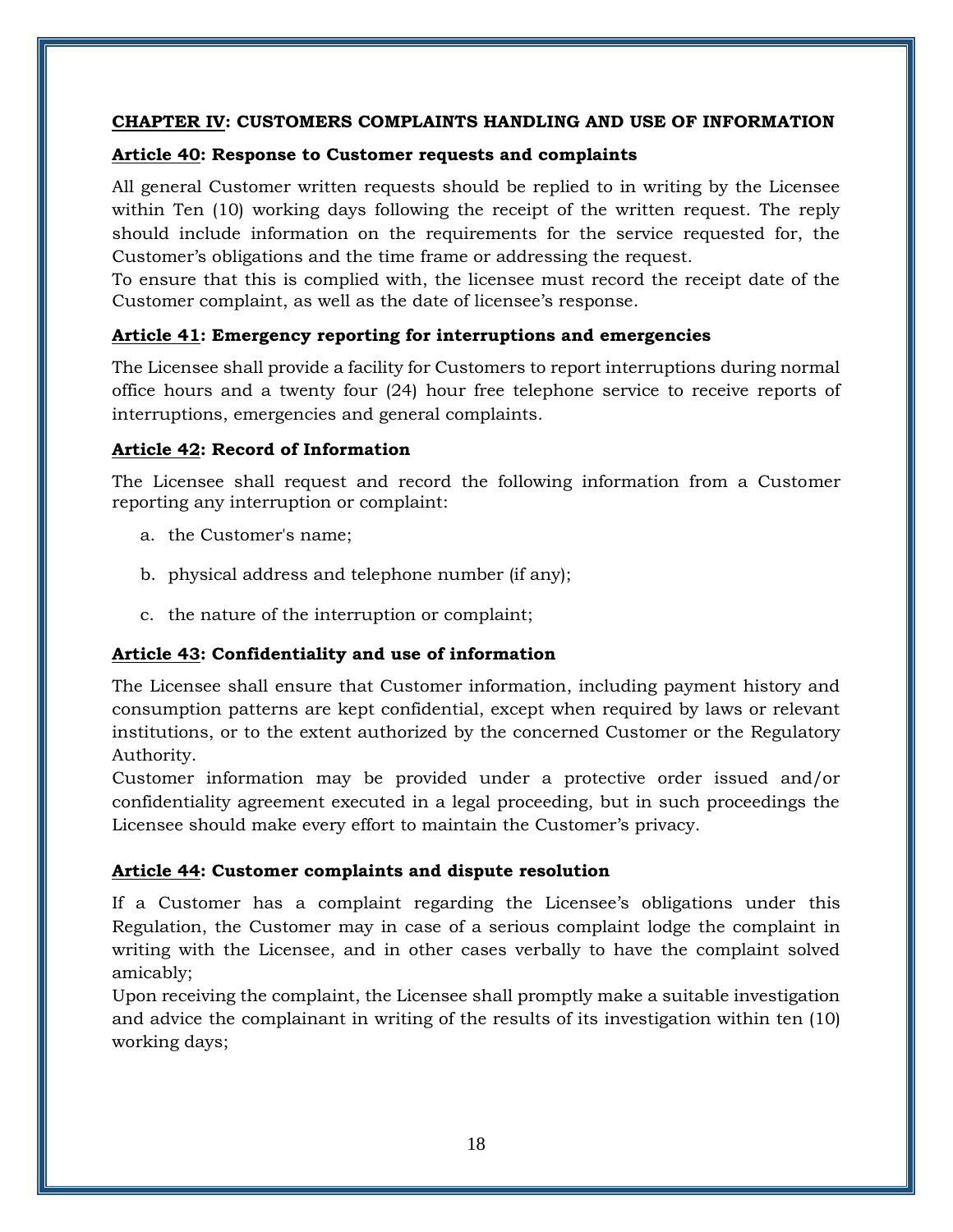Additionally, the Licensee shall keep a record of all complaints that shall indicate the name and address of the complainant, the date and nature of the complaint and its disposition;

Where after raising the complaint with the Licensee, the Customer is not satisfied with the Licensee's response to the complaint, the Customer may refer the complaint to the Regulatory Authority;

If the Customer is not satisfied by the decision of the Regulatory Authority in a dispute resolved, he or she may appeal to a Competent Court of Law.

# <span id="page-18-0"></span>**Article 45: Establishment of an appropriate avenue to make a claim**

The Licensee shall create an avenue for any Customer to make a claim for loss or damage of property due to an adverse action of the Licensee in connection with the provision of the service;

## <span id="page-18-1"></span>**Article 46: Licensee's properties**

All wires, meters, transformers or other materials or equipment installed by the Licensee shall remain the property of the Licensee and shall not be tampered or interfered with directly or indirectly by the Customer or any other unauthorized persons;

## <span id="page-18-2"></span>**Article 47: Responsibility and liability of Customers**

The Customer is solely responsible for the safe use of electricity on the Customer's side of the Point of Delivery and to ensure that its premises and any equipment thereon are adequately protected.

The Customer shall be liable for any damage or loss to the property of the Licensee or other persons and injury to the Licensee employees or other persons through unauthorized tampering or interference stipulated in Article 48 of this Regulation.

## <span id="page-18-3"></span>**Article 48: Customer education**

The Licensee shall have the responsibilities of educating the Customers on issues relating to:

- a. the safe use of electricity;
- b. energy efficiency use;
- c. the dangers of illegal connections and tampering;
- d. the dangers of incompetent/unqualified persons conducting illegal/unsafe connections;
- e. reconnections, modifications, repairs, etc.;
- f. the use of unauthorized/unsafe devices;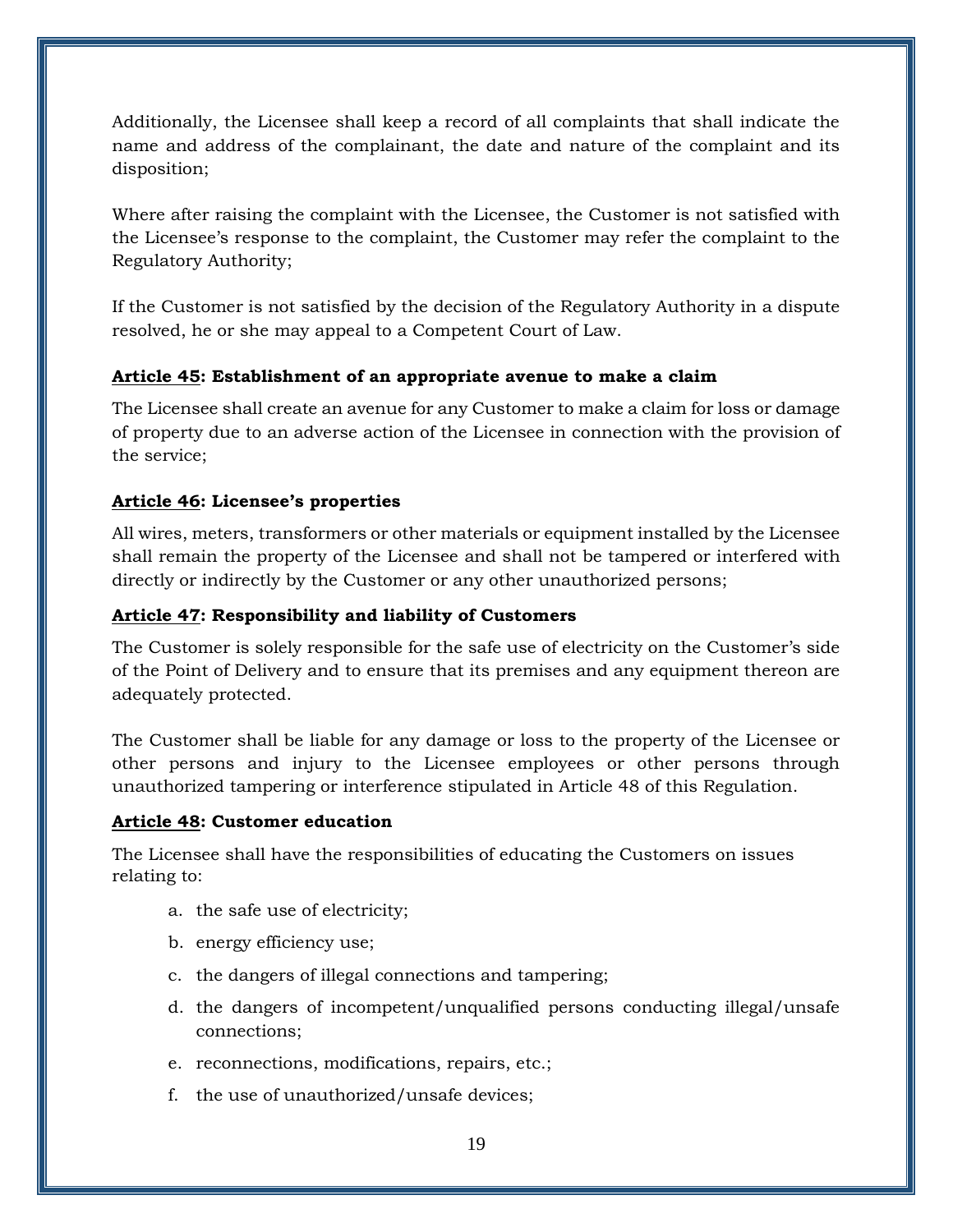- g. protection against over-voltages;
- h. reporting of illegal connections.

## <span id="page-19-0"></span>**Article 49: Information to be provided to Customers with credit meter**

The following information shall be provided to credit meter Customers after electricity service is provided:

- a. the scheduled frequency of meter readings;
- b. the method used to estimate electricity consumption during periods when no meter readings are taken;
- c. the format of the electricity account;
- d. the methods of payment of the account and the period allowed for payment before penalties are applied;
- e. the location of payment venues and the hours of business;
- f. the penalties for late payment, for non-payment and for the disconnection/reconnection process;
- g. the process to initiate an account query or meter accuracy query and the fees charged for accuracy audits; and
- h. the penalties applied in the case of tampering, by-passing of meters, or any other method used to procure electrical energy illegally;

## <span id="page-19-1"></span>**Article 50: Information to be provided to Customers with prepayment meter**

The Licensee shall provide every prepayment meter Customer with information listed in Article 49 of this Regulation where applicable;

The Licensee shall periodically provide the following additional information to every prepayment meter Customer:

- a. the applicable tariff;
- b. the location of points of sale of tokens and the hours of business;
- c. the means to purchase and use the token.

## <span id="page-19-2"></span>**Article 51: Provision of vending stations**

Where practical, vending stations should be accessible to Customers through their normal course of business activities or areas frequented by the Customer such as supermarket, taxi parks etc. with acceptable service levels similar to other service providers in similar environments.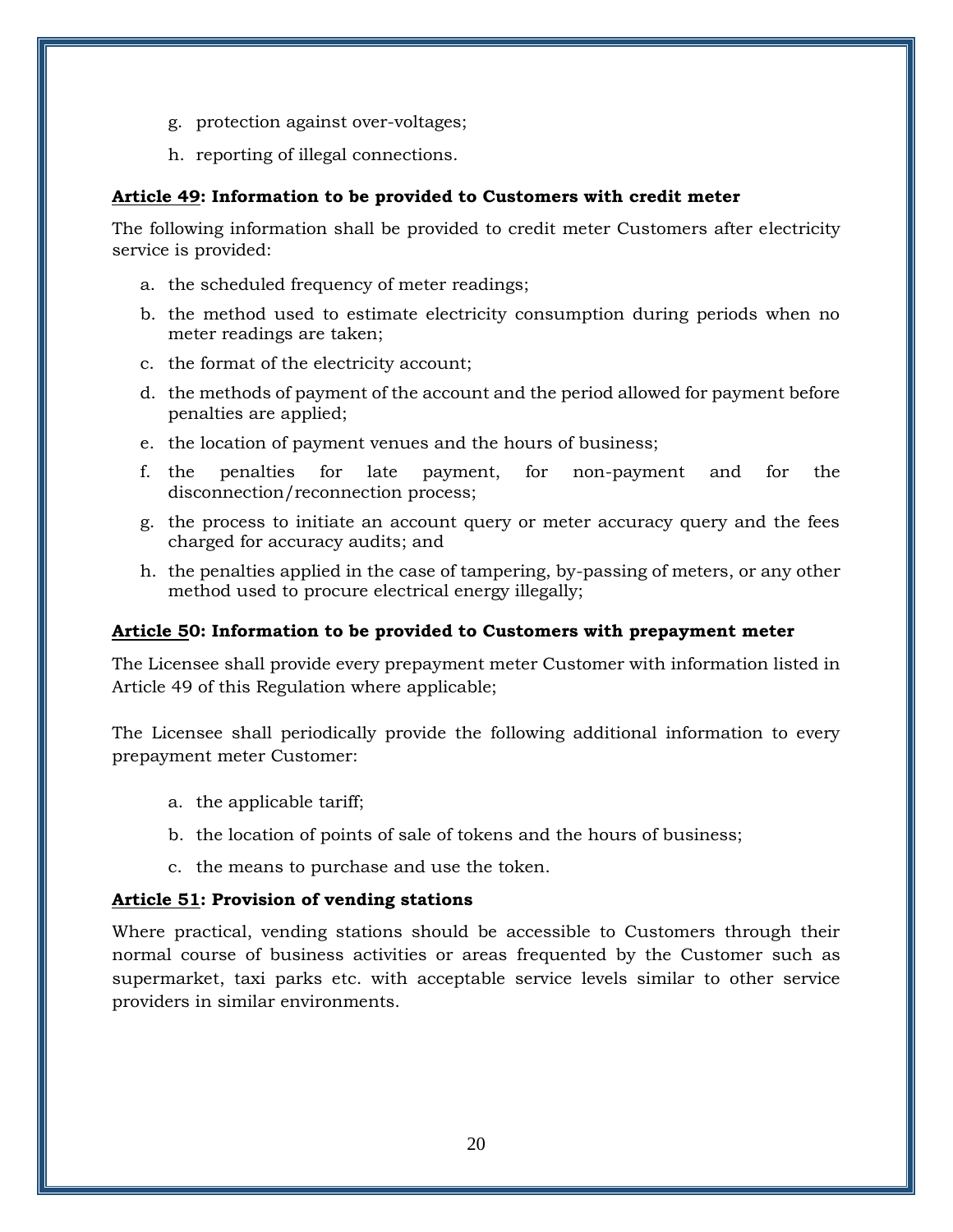#### <span id="page-20-0"></span>**CHAPTER V: TECHNICAL QUALITY OF ELECTRICITY SUPPLY**

#### <span id="page-20-1"></span>**Section One: GENERAL QUALITY OF SUPPLY STANDARDS**

#### <span id="page-20-2"></span>**Article 52: Compliance with the Grid Code**

The quality of electricity supply from the licensee shall comply with the provisions of the Grid Code;

#### <span id="page-20-3"></span>**Article 53: Network performance indices**

The Regulatory Authority shall be responsible for determining and setting the Licensee's network performance indices as well as the format in which these are reported.

## <span id="page-20-4"></span>**Article 54: Supply Voltage**

The voltage of all networks shall be kept within  $\pm 10\%$  of the nominal voltage.

For Low Voltage Supply, the Licensee is required to maintain nominal voltage levels at the point of delivery in accordance with the following standard nominal voltages and tolerance as specified in RS 565-1-2011 standard on Electrical Wiring of Premises:

- a.  $230V$  ( $\pm 10\%$ ) –phase to neutral
- b.  $400V$  ( $\pm 10\%$ )- phase to phase

## <span id="page-20-5"></span>**Article 55: Supply frequency**

The licensed Transmission System Operator is responsible for the frequency of each licensee's distribution system and to use reasonable endeavours to maintain system frequency at 50 Hz, subject to the allowable variations specified under the Grid Code.

## <span id="page-20-6"></span>**Article 56: Voltage Flicker**

The total voltage flicker at a connection point shall not exceed:

- a.  $\pm 1\%$  of the steady voltage level, when these occur repetitively;
- b. ±3% of the steady voltage level, when these occur frequently;

## <span id="page-20-7"></span>**Article 57: Voltage Imbalance**

The Licensee shall be responsible for limiting the unbalanced load drawn by its customers.

The Licensee shall ensure that its network does not contribute significantly to voltage unbalance conditions.

The acceptable or compatibility level for voltage unbalance at all voltage levels shall be set at 3% in accordance with IEC 61000-4-30.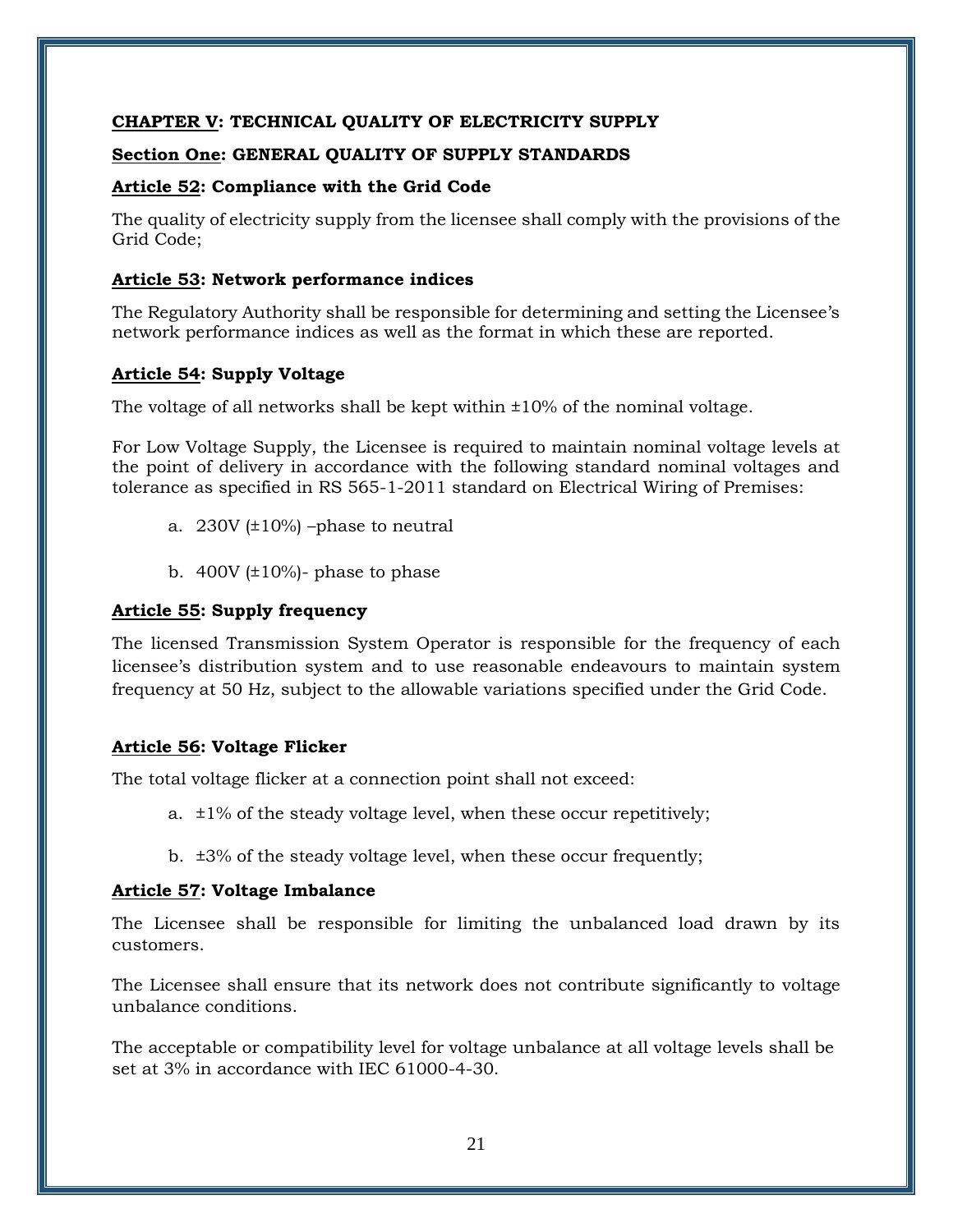## <span id="page-21-0"></span>**Article 58: Voltage Harmonics and test for compliance**

The compatibility levels for harmonic voltage, as a percent of the nominal voltage, shall comply with the standards provided in Appendix IV of this Regulation.

To test for compliance, the licensee shall take measurements for a period of at least one week at the delivery points, in accordance with IEC 61000-4-7.

## <span id="page-21-1"></span>**Section 2: INTERRUPTIONS AND OUTAGES**

#### <span id="page-21-2"></span>**Article 59: Service interruptions**

The Licensee shall minimize electricity supply interruptions and in the case of planned interruptions, shall, except under special circumstances, ensure that Customers are given ten (10) working days notice prior to the interruption.

## <span id="page-21-3"></span>**Article 60: Notification of planned interruptions**

The Licensee shall make use of the appropriate media to inform its Customers of future major planned interruptions.

The Licensee shall be required to provide the following information:

- a. the time that the interruption will occur or is planned to occur;
- b. the area that will be affected;
- c. the reason for the planned interruption(s);
- d. the time at which it is anticipated that the supply will be restored; and
- e. notification that Customers are to treat the supply as live at all times.

# <span id="page-21-4"></span>**Article 61: Notification of unplanned interruptions**

The Licensee shall make use of the appropriate media to inform its Customers of the reason for any previous major unplanned interruptions.

## <span id="page-21-5"></span>**Article 62: Shortage of Electricity**

The Licensee shall make reasonable efforts to provide a continuous supply of electricity to meet demands.

In the event that shortages occur due to Force Majeur or causes beyond the immediate control of the Licensee, the Licensee shall have to prepare a load shedding plan with a fair share of available electricity to all customers. In planning for load shedding, the Licensee shall grant preference to those services that are the most essential to the public welfare.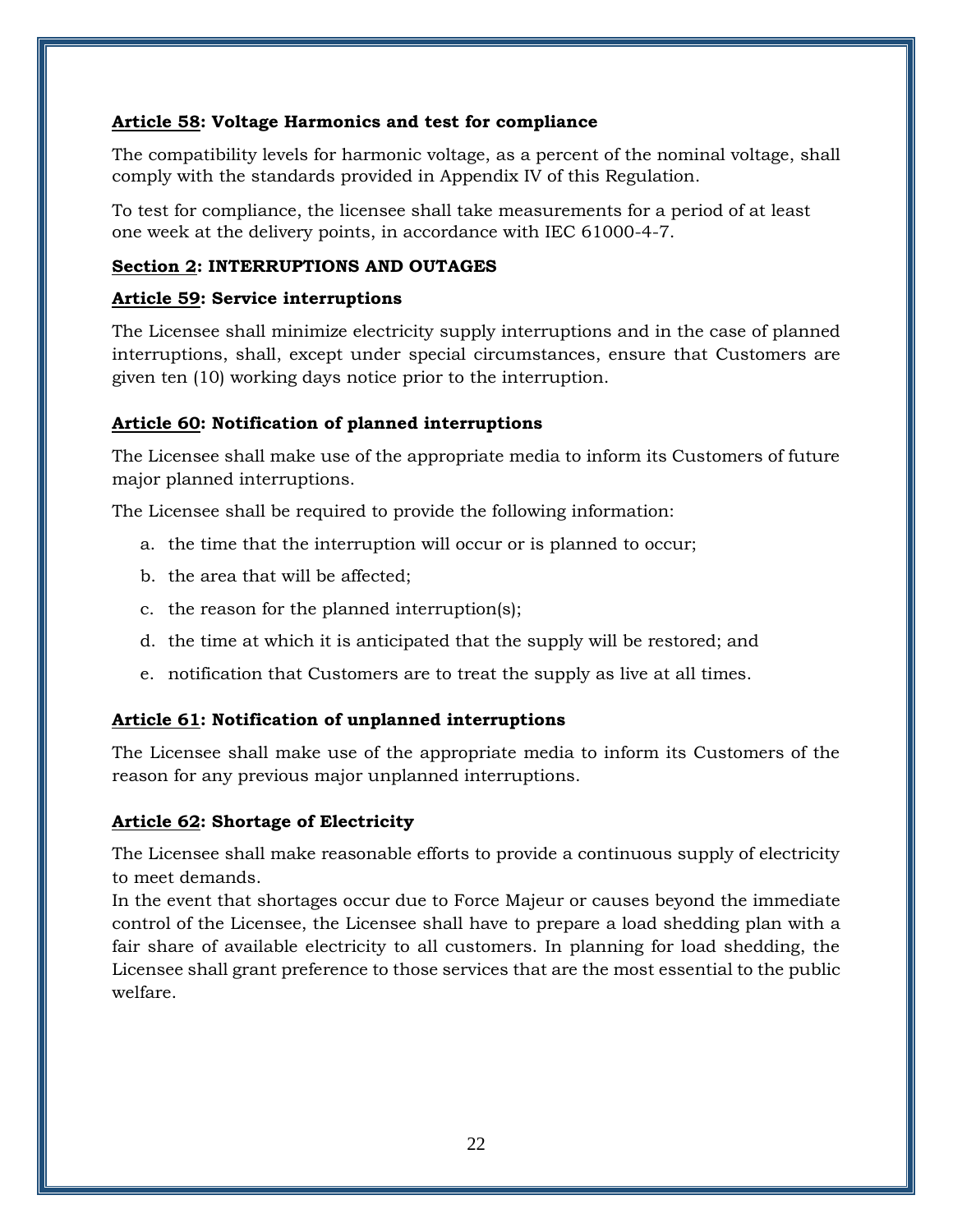#### <span id="page-22-0"></span>**Article 63: Limitation of liabilities from shortages**

The Licensee shall not be held liable for damages, including monetary loss or loss of business from shortages in supply of electricity; provided that the shortage has sufficient ground acceptable to the Regulatory Authority.

#### <span id="page-22-1"></span>**Article 64: Customer precautions against interruption**

The Customer shall be responsible for taking whatever precautions the Customer deems appropriate to protect against interruptions of service.

#### <span id="page-22-2"></span>**Article 65: Restoration of electricity supply**

When interruption occurs, the Licensee shall seek to restore electricity supply within the shortest possible time consistent with prudent operating principles in order to minimize the effects of interruption.

Each Licensee shall make reasonable provisions to meet emergencies resulting from a failure of service, and shall issue to its employees procedures to be followed in case of an emergency to prevent or mitigate the interruptions or impairment of service;

## <span id="page-22-3"></span>**Article 66: Record of interruptions**

Except for momentary interruptions lasting not more than five minutes and which do not cause a major disruption of service, each Licensee shall keep a complete record of all unplanned and planned interruptions;

The record under paragraph one of this provision shall include the following:

- a. the cause of interruption ;
- b. the date and duration of the interruption;
- c. the approximate number of Customers affected;
- d. the remedy and steps taken to prevent recurrence in cases of emergency interruptions; and
- e. Any other information that may be required by the Regulatory Authority from time to time.

## <span id="page-22-4"></span>**Article 67: Reporting of interruptions**

The Licensee shall submit quarterly reports to the Regulatory Authority containing the records provided under Article 66.

#### <span id="page-22-5"></span>**Article 68: Measuring Outages**

In order to measure the extent of interruptions, the Regulatory Authority shall use the industry indices provided in Appendix I of this Regulation: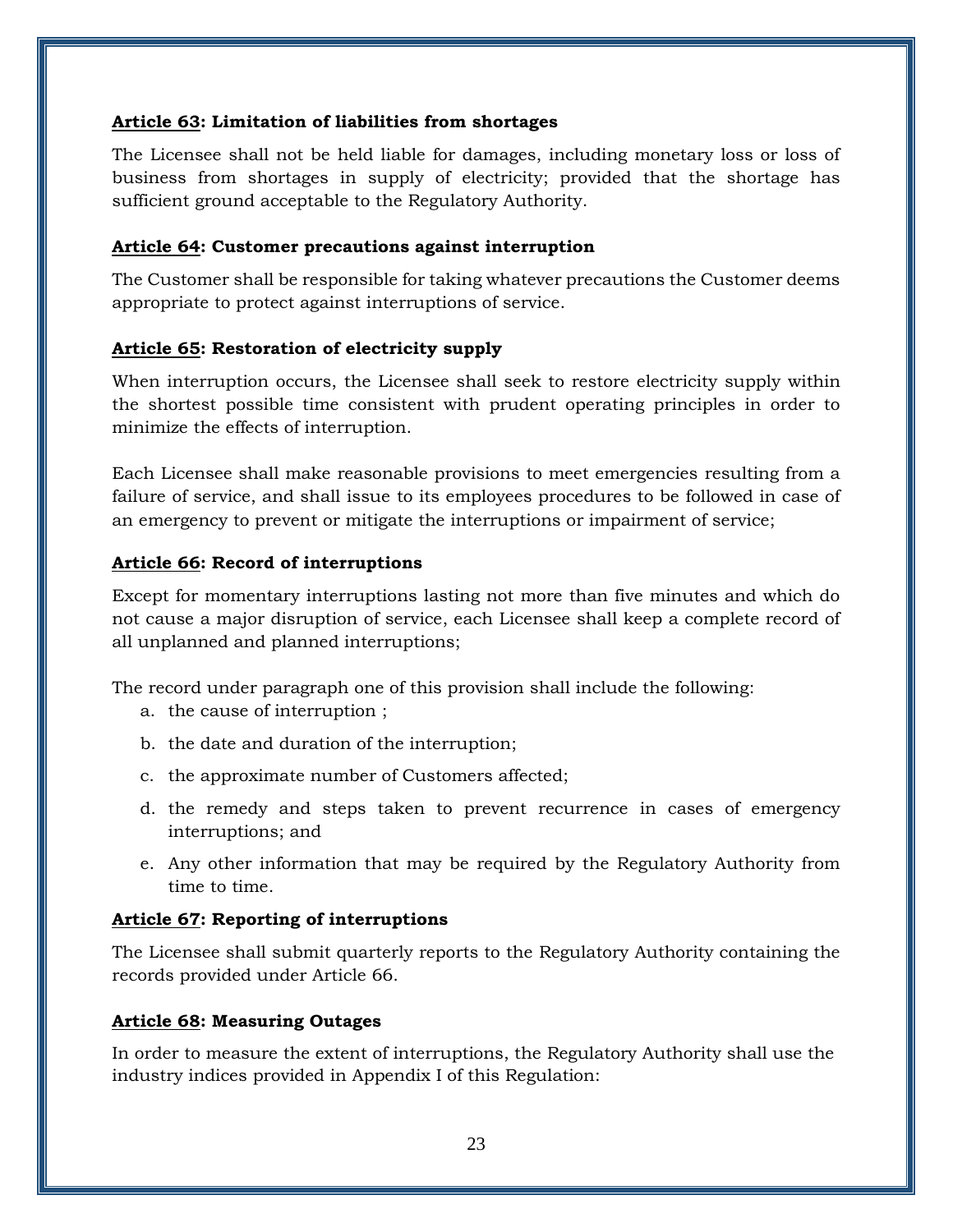# <span id="page-23-0"></span>**SECTION 3: QUALITY OF SUPPLY STANDARDS BY GENERATION, TRANSMISSION AND DISTRIBUTION LICENSEES**

## <span id="page-23-1"></span>**Article 69: Generating Units Frequency**

For synchronization purposes, the generation licensees shall ensure that the generating units are designed to provide continuous operation when the frequency changes from 50 Hz+3% to 50 Hz–5% (i.e. 47.50 Hz – 51.50 Hz).

The Regulatory Authority shall determine compliance by requesting the Transmission System Operator to submit periodic records of the number, magnitude and duration of frequency excursion events.

The Regulatory Authority shall also request information on the times that the generating units are desynchronised when the frequency is within  $47.50$  Hz –  $51.50$  Hz.

# <span id="page-23-2"></span>**Article 70: Generation Plant Availability**

The Regulatory Authority shall monitor the operating performance of the power plant based on the plant availability by determining the Plant Availability Index provided in Appendix II of this Regulation

The benchmark for assessing plant availability shall be specified by the Regulatory Authority in a separate document on Performance Monitoring and Assessment.

## <span id="page-23-3"></span>**Article 71: Transmission System Security and Performance**

The transmission system security shall be in accordance with the N-1 criterion, as specified in the EAPP Interconnection Code.

To ensure compliance, the Regulatory Authority shall use indicators provided in Appendix III of this Regulation which shall be calculated for each month and reported each year.

# <span id="page-23-4"></span>**Article 72: Transmission System Voltage**

The transmission system operating voltage shall be kept within  $\pm 10\%$  of the nominal voltage.

To ensure compliance, the Regulatory Authority may request information on the number, magnitude and duration of voltage excursions from the Transmission System Operator. This information shall relate specifically to the number of transformer stations where the voltage level exceeded the allowable range.

# <span id="page-23-5"></span>**Article 73: Monitoring of the Quality of Service for Distribution Licensees**

The Regulatory Authority shall monitor the quality of service delivered by the distribution licensee with respect to the security of the system and effectiveness of the maintenance practices employed by the licensee.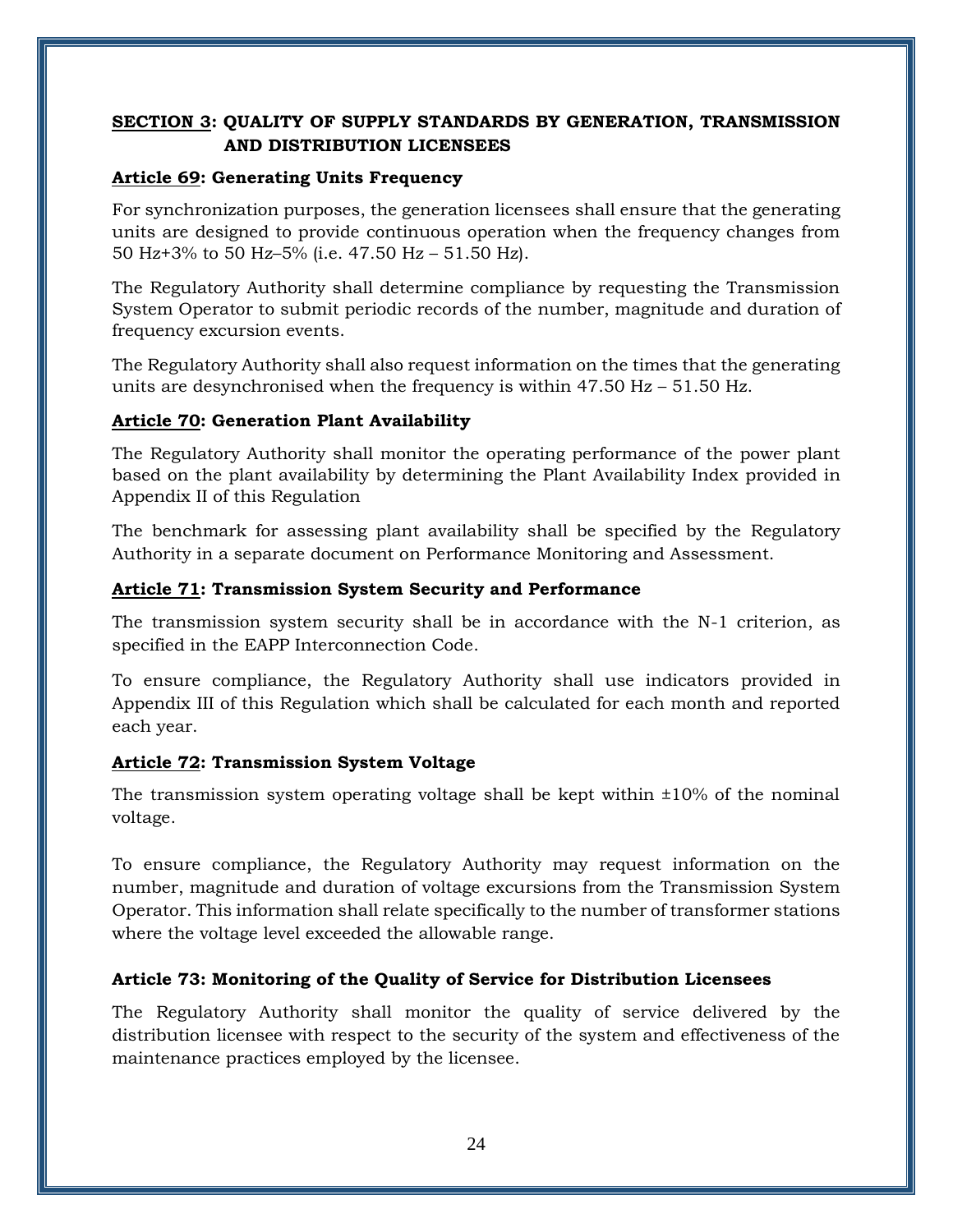This monitoring shall mainly focus on reducing the nuisance associated with the frequency of outages as well as the duration of the outages.

The quality of service indices provided in Appendix I as well as the distribution systems benchmark provided in Appendix VI of this Regulation shall be used to monitor the distribution licensee performance.

## <span id="page-24-0"></span>**CHAPTER VI: ENFORCEMENT AND ADMINISTRATIVE SANCTIONS.**

## <span id="page-24-1"></span>**Section One: INVESTIGATION AND ENFORCEMENT MECHANISM**

## <span id="page-24-2"></span>**Article 74: Reporting guidelines**

The licensees shall provide quarterly reports to the Authority following the guidelines provided in Appendix V of this regulation.

## **Article 75: Investigation of the Quality of Service**

The Regulatory Authority may investigate at any time the quality of service measurement; reporting and recording procedures of a Licensee.

By doing so, the Regulatory Authority may exercise its powers of monitoring and enforcement of obligations.

#### <span id="page-24-3"></span>**Article 76: Auditing Data**

The Regulatory Authority may audit some or all of the quality of service data retained by the Licensees.

The Regulatory Authority may vary the regularity and frequency of the audits, as well as the Licensees' services, parameters, reporting areas and reporting periods that require audits.

## <span id="page-24-4"></span>**Article 77: Enforcement Action**

If the Regulatory Authority realizes that the licensee has failed to comply with the Regulations, the Regulatory Authority shall send a written warning to the licensee including a deadline for correction of the alleged violation;

If any licensee, after receipt of the warning from the Regulatory Authority, does not cure the alleged non-compliance, the Regulatory Authority may open enforcement proceeding, which may consist of monetary sanctions, license suspension or revocation.

## <span id="page-24-5"></span>**SECTION 2: ADMINISTRATIVE SANCTIONS**

## <span id="page-24-6"></span>**Article 78: Failure to comply with Quality of Service Standards**

Any licensee who does not comply with the Quality of Service Standards provided in this Regulation shall be liable to an administrative fine between Five hundred thousand (500,000) and five million (5,000,000) Rwanda Francs.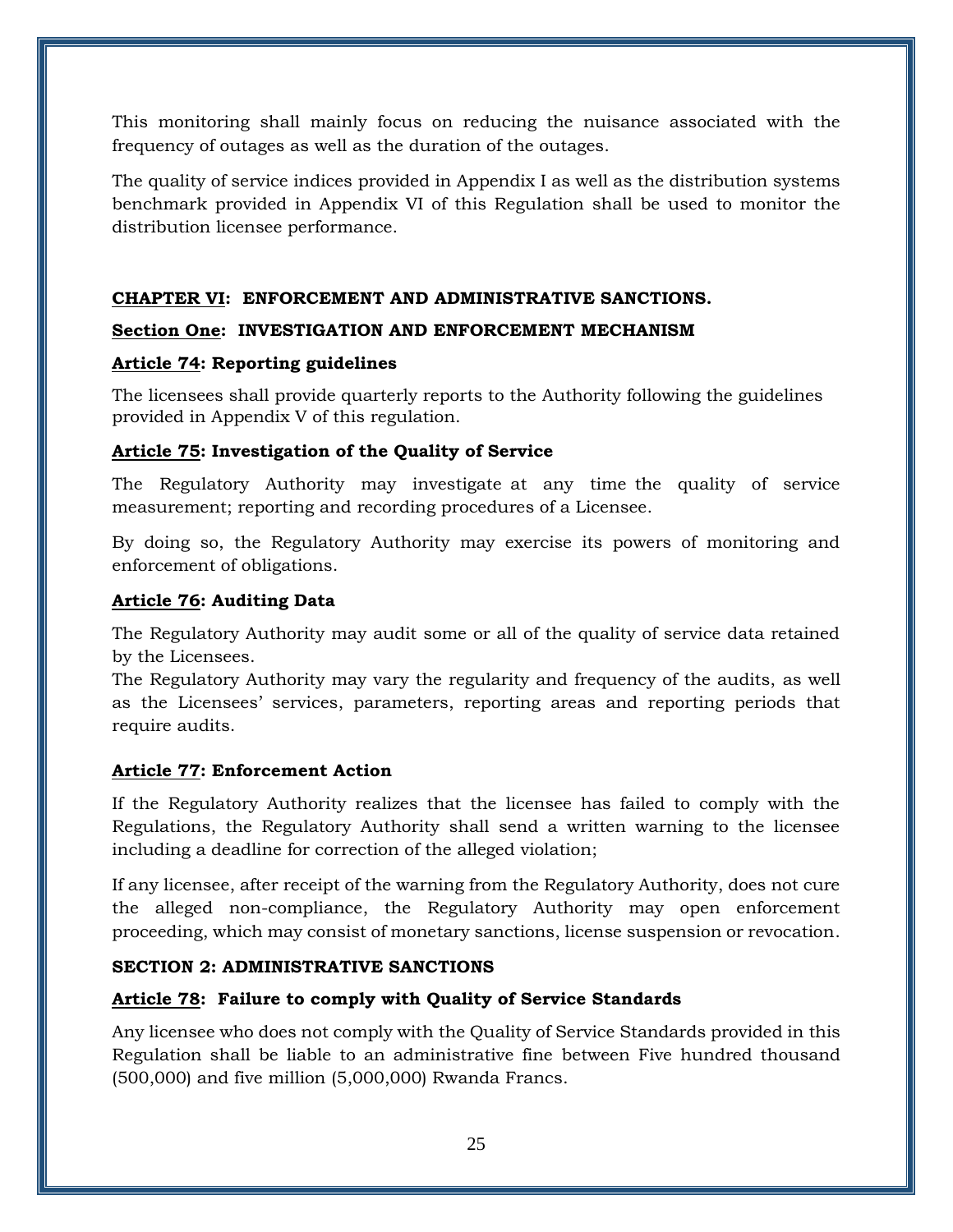## <span id="page-25-0"></span>**Article 79: Failure to comply with reporting obligations**

Any licensee who does not comply with the reporting obligation shall be liable to an administrative fine between five hundred thousand (500,000) and two million (2,000,000) Rwanda Francs.

## <span id="page-25-1"></span>**Article 80: [Hindering inspection](https://www.google.rw/url?sa=t&rct=j&q=&esrc=s&source=web&cd=4&cad=rja&uact=8&ved=0ahUKEwjpjZC_5tjKAhXG8RQKHRAnCCEQFggsMAM&url=https%3A%2F%2Fuokik.gov.pl%2Fnews.php%3Fnews_id%3D2327%26news_page%3D37&usg=AFQjCNEEpJ-syVnJhAB2myVQrKZu0g_2Mg&bvm=bv.113034660,d.bGQ) or Audit**

Any licensee who delays or intentionally hinders the Regulatory Authority inspection, investigation or audit shall be liable to an administrative fine of between five hundred thousand (500,000) and two million (2,000,000) Rwandan francs.

# <span id="page-25-2"></span>**Article 81: Failure to comply with an enforcement notice or a regulatory directive**

Any licensee that contravenes an enforcement notice or a directive of the Regulatory Authority issued for addressing a repetitive violation of any of the obligations under the provisions of this Regulation shall be liable to pay an administrative fine of between five hundred thousand (500,000) and fifteen million (15,000,000) Rwanda francs.

## <span id="page-25-3"></span>**CHAPTER VII: FINAL PROVISIONS**

## <span id="page-25-4"></span>**Article 82: Repealing provision**

All prior provisions contrary to this Regulation are hereby repealed.

## <span id="page-25-5"></span>**Article 83: Commencement**

This Regulation shall come into force on the date of signature by the Chairperson of Regulatory Board

## **Kigali, on the 29th March, 2016**

……… **{SE}** …………

**Eng. Coletha RUHAMYA CHAIRPERSON OF THE REGULATORY BOARD RWANDA UTILITIES REGULATORY AUTHORITY**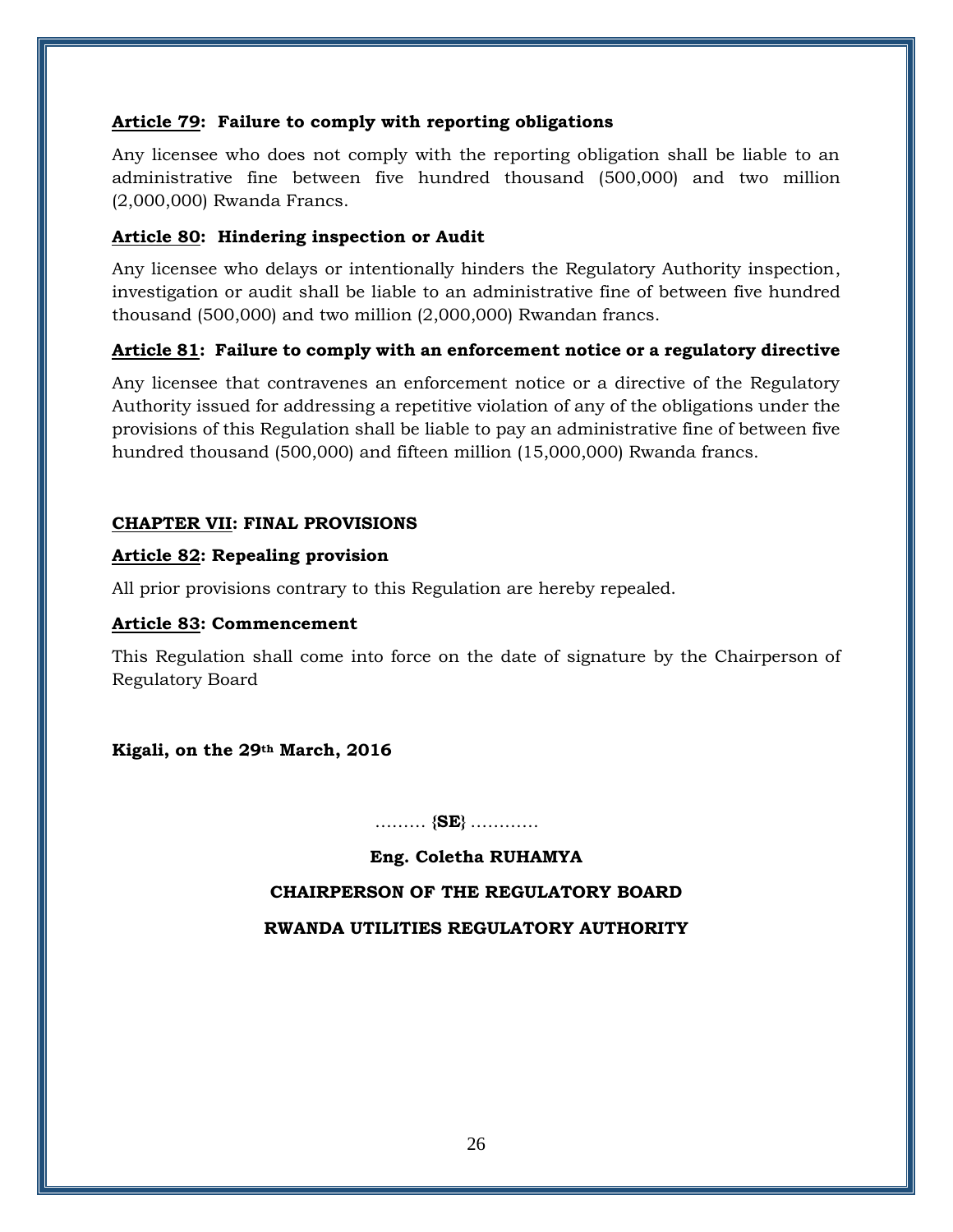## <span id="page-26-0"></span>**Appendix One: MEASUREMENTS OF OUTAGES**

To measure the extent of interruptions, the Regulatory Authority shall use the following indices:

a.  $SAIFI = \frac{Total Number of Customer Interruptions in a given period}{Total Number of Current System sets}$ Total Number of Connected Customers

b. 
$$
SAIDI = \frac{Sum of the Duration of Customer Interruptions (Minutes or Hours) in a given Period}
$$
  
**Total Number of Connected Customers**

c. 
$$
CAIDI = \frac{\text{Sum of all Customer Interruption Duration}}{\text{Total Number of Customer Interruptions}}
$$

For the sake of transparency, the data for planned and unplanned interruptions, as well as those relating to load shedding would be separately analyzed.

For quality of service performance monitoring of outages, the Regulatory Authority shall use the following indices shown in the table Table 1 below.

| Table1: Indices for Outages Performance Monitoring |  |  |  |
|----------------------------------------------------|--|--|--|
|                                                    |  |  |  |

| Index                           | Method                                                                                                                                                      |  |  |
|---------------------------------|-------------------------------------------------------------------------------------------------------------------------------------------------------------|--|--|
| SAIDI – Unplanned Interruptions | The calculation will exclude load shedding<br>and exceptional events                                                                                        |  |  |
| SAIFI – Unplanned Interruptions | The computation will exclude load shedding<br>and exceptional events                                                                                        |  |  |
| SAIDI – Planned Outages         | Will measure the duration of planned<br>interruptions. It will also give an indication<br>the effectiveness of the licensee's<br>Ω£<br>maintenance methods. |  |  |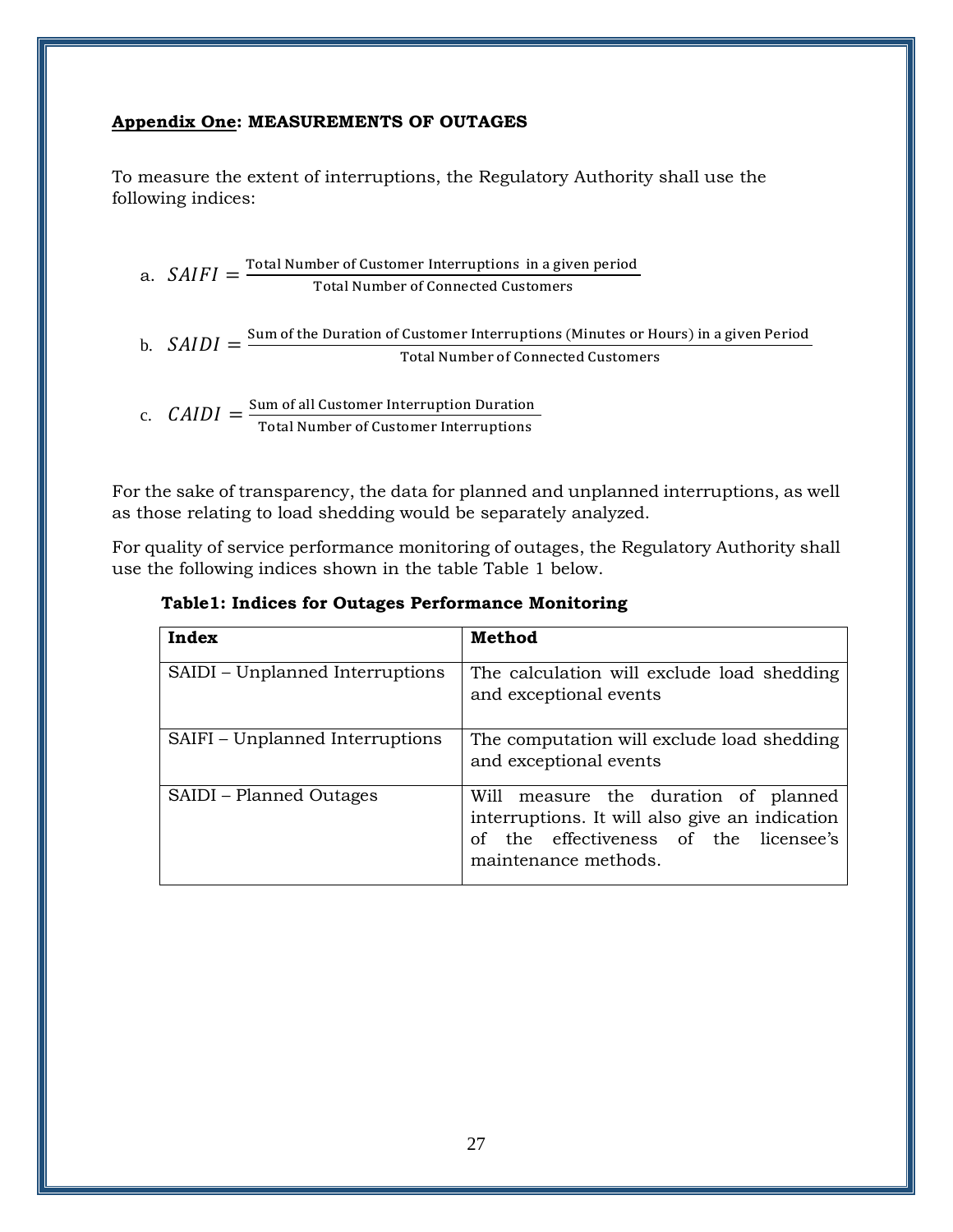## <span id="page-27-0"></span>**Appendix II: POWER PLANT AVAILABILITY INDEX**

To monitor the operating based on the plant availability by determining the Plant Availability Index is calculates as follows:

$$
AIP = \frac{H \times AC}{K \times 8760 \text{ Hours}}
$$

where:

AIP = Availability Index of Plant

H = Number of Hours of Annual Availability

 $AC = Available Capacity (MW)$ 

 $K = Total Insteadled Capacity in MW.$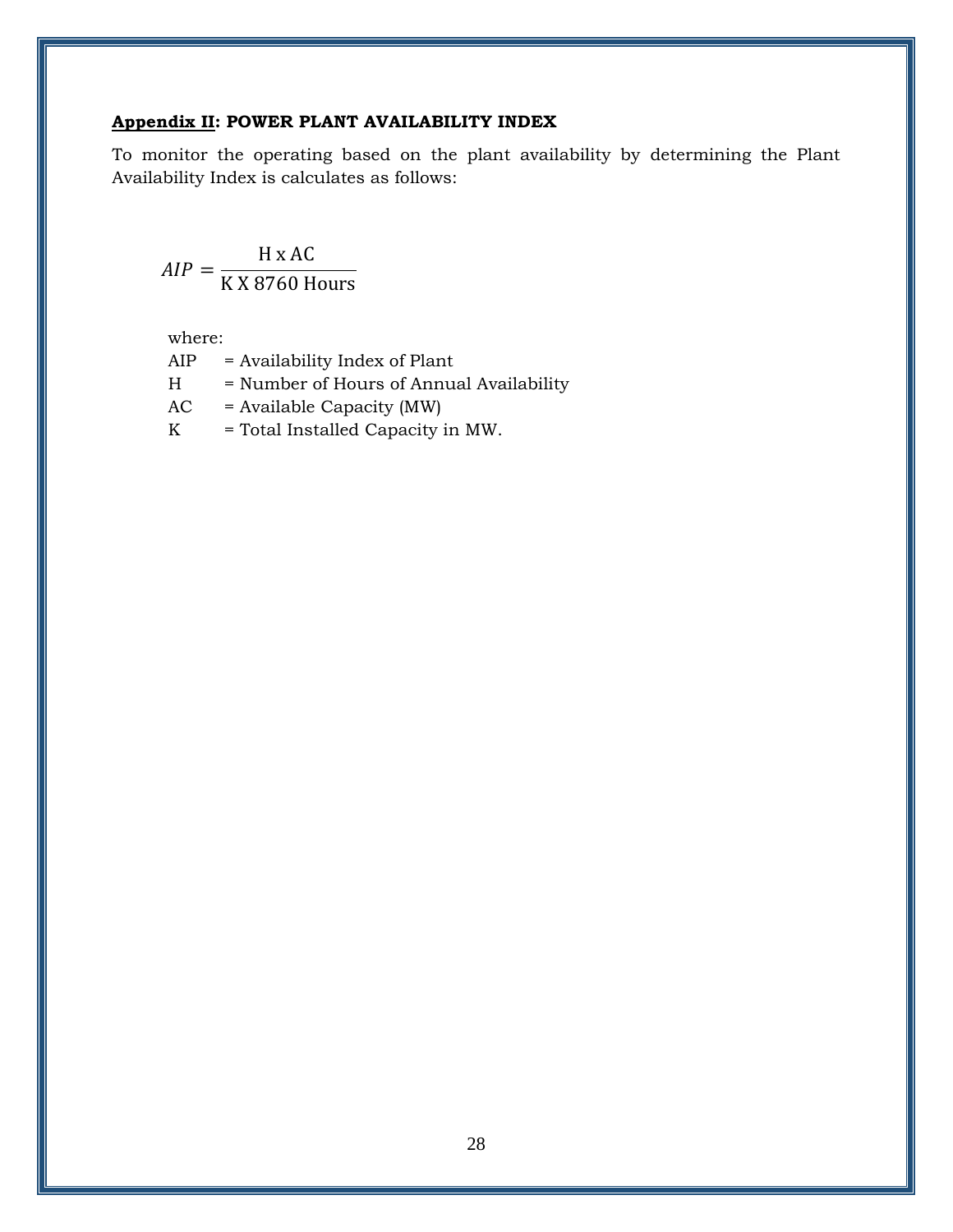#### <span id="page-28-0"></span>**Appendix III: TRANSMISSION SYSTEM AVAILABILITY INDEX**

(a) The System Planned Unavailability Index ( Up), giving the overall planned availability percentage for the transmission system

$$
Up = \frac{\sum (CPo \times T)}{\sum C \times 720}
$$

Where

Cpo : circuit experiencing a planned outage T : duration of the outage ∑C : total number of circuits

(b) The System Unplanned Unavailability Index (Ui), giving the overall unplanned availability percentage for the transmission system:

$$
Ui = \frac{\sum (Co \times T)}{\sum C \times 720}
$$

Where

Co : circuit experiencing an unplanned outage T : duration of the outage ∑C : total number of circuits

(c) The Transmission System Availability Index or Global Availability Index Ig, giving the overall percentage availability of the transmission system:

$$
Ig = \frac{\sum 100 - (Ct \times T)}{\sum C \times 720}
$$

Where

Ct : total circuit experiencing an interruption

T : duration of the outage

∑C : total number of circuits

The Regulatory Authority shall determine the maximum required Up, Ui and Ig indexes based on the following Industry standard:

a. Up value should vary between 2% and 8%.

b. Ui value should vary between 0.1% and 1%.

c. Ig value should be greater than 90%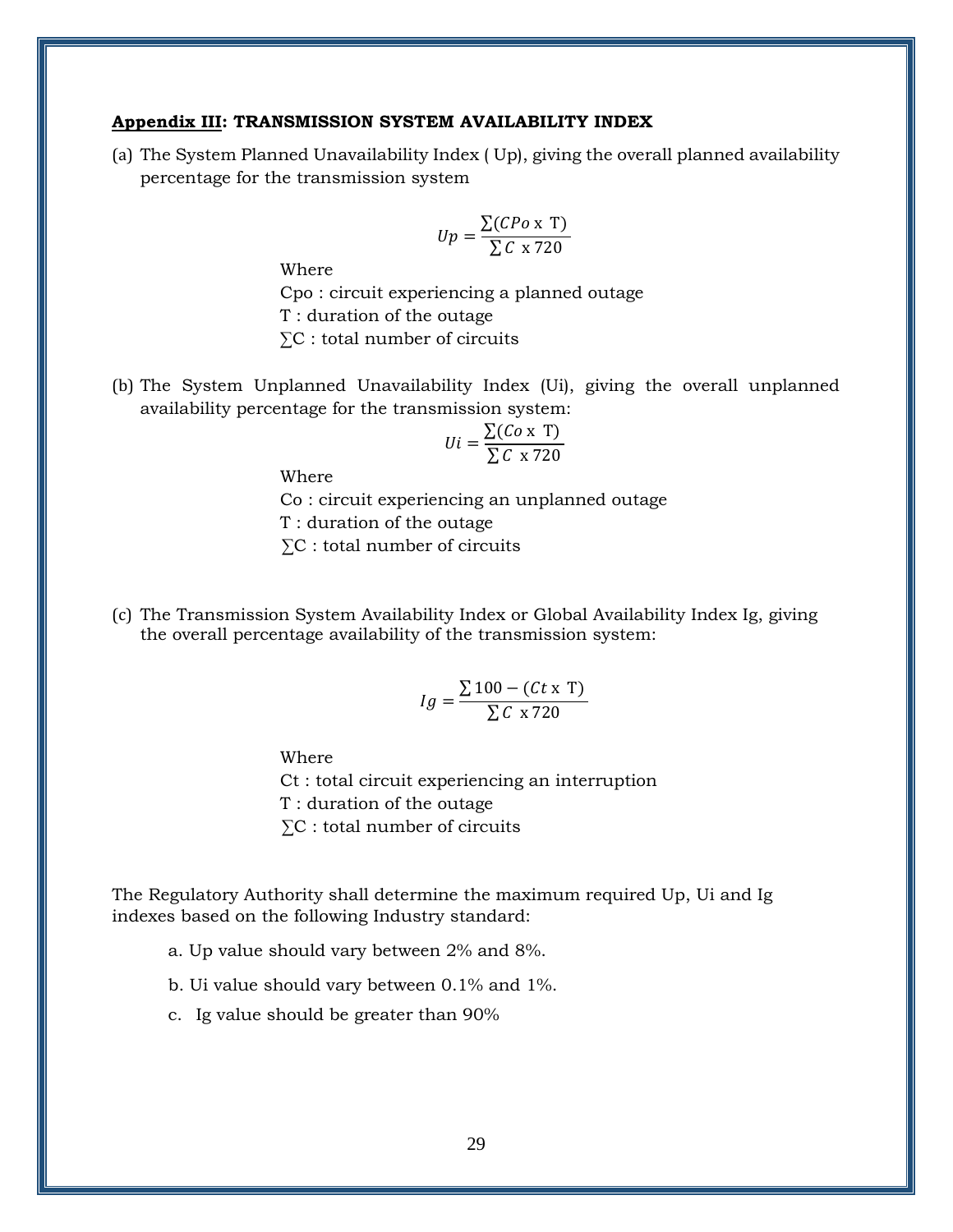# <span id="page-29-0"></span>**Appendix IV: STANDARDS FOR VOLTAGE HARMONICS**

The compatibility levels for harmonic voltage, as a percent of the nominal voltage, shall comply with the standards provided in the table 2 below:

| <b>Voltage Level</b> | <b>Acceptable Harmonic Distortion Levels</b>                                       |
|----------------------|------------------------------------------------------------------------------------|
| 220 kV               | Total Harmonic Distortion of 1.5%, with no<br>individual distortion exceeding 1%   |
| $110 \text{ kV}$     | Total Harmonic Distortion of 2.5%, with no<br>individual distortion exceeding 1.5% |
| <b>MV</b>            | Total Harmonic Distortion of 5%, with no<br>individual distortion exceeding 3.0 %  |
| $L_{\rm X}$          | Total Harmonic Distortion of 8%, with no<br>individual distortion exceeding 3.0 %  |

# **Table 2. Standards for Voltage Harmonics**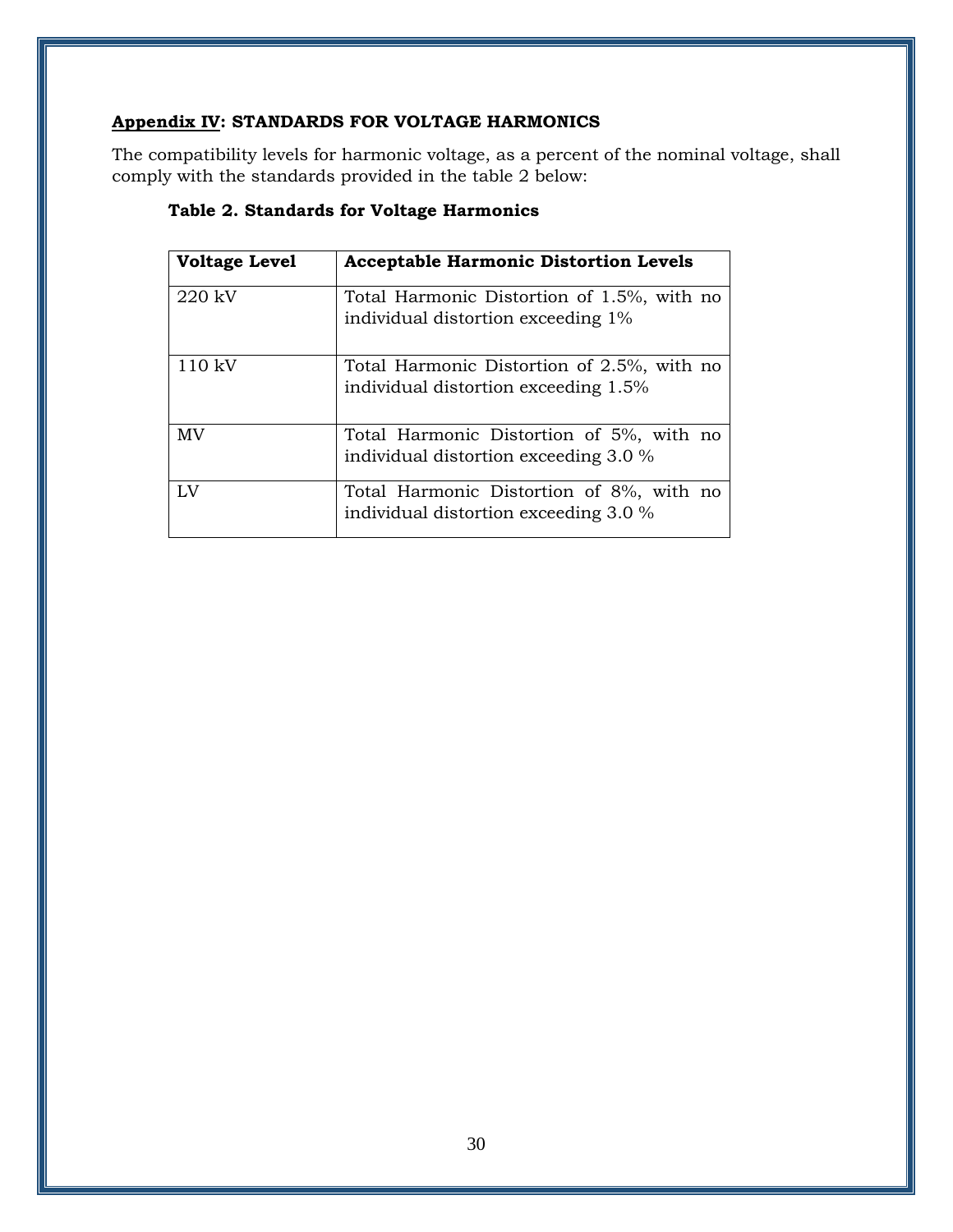# <span id="page-30-0"></span>**Appendix V: REPORTING GUIDELINES FOR SUBMISSION OF QUALITY OF SERVICE REPORT BY LICENSEES**

## **1. Introduction**

The Quality of Service Reporting Guidelines presented below is to ensure consistency and transparency in the reporting of licensees' quality of service performance to the Regulatory Authority.

The licensees shall provide quarterly reports to the Authority indicating their actual performance against the Quality of Service (QoS) Standards defined in this Regulation.

The Regulatory Authority shall then prepare and publish an Annual Report on licensees' overall performance against the quality of service standards as defined in the Quality of Service Regulations, as well as the Key Performance Indicators, as described in the Performance Assessment, Evaluation and Monitoring document.

# **2. General Structure of the Quality of Service Report**

The QoS Report shall be structured to cover the following main dimensions of quality of service in the electricity sector:

**Part 1:** Technical Quality of Electricity

**Part 2:** Continuity of Supply

**Part 3:** Quality of Supply from Licensees

**Part 4:** Quality of Service to Consumers (i.e. Commercial Quality of Electricity)

**Part 5:** Conclusions and General Observations

# **3. Key Issues to be Covered**

# **3.1. Technical Quality of Electricity**

This section of the report shall cover the following technical characteristics of electricity.

| <b>Technical Characteristics</b> | <b>Monitoring Voltage</b> |
|----------------------------------|---------------------------|
| Power Frequency                  | HV, MV, LV                |
| Supply Voltage Variations        | HV, MV, LV                |
| Voltage Unbalance                | HV, MV, LV                |
| Harmonic Voltages                | HV, MV                    |
| Voltage Dips                     | HV, MV, LV                |
| <b>Voltage Swells</b>            | HV, MV, LV                |

In order to ensure that the data for technical quality (i.e. voltage quality) can be robustly measured, the licensees must install the necessary monitoring systems at the following locations:

- Transfer points between transmission and distribution systems;
- Delivery points at HV;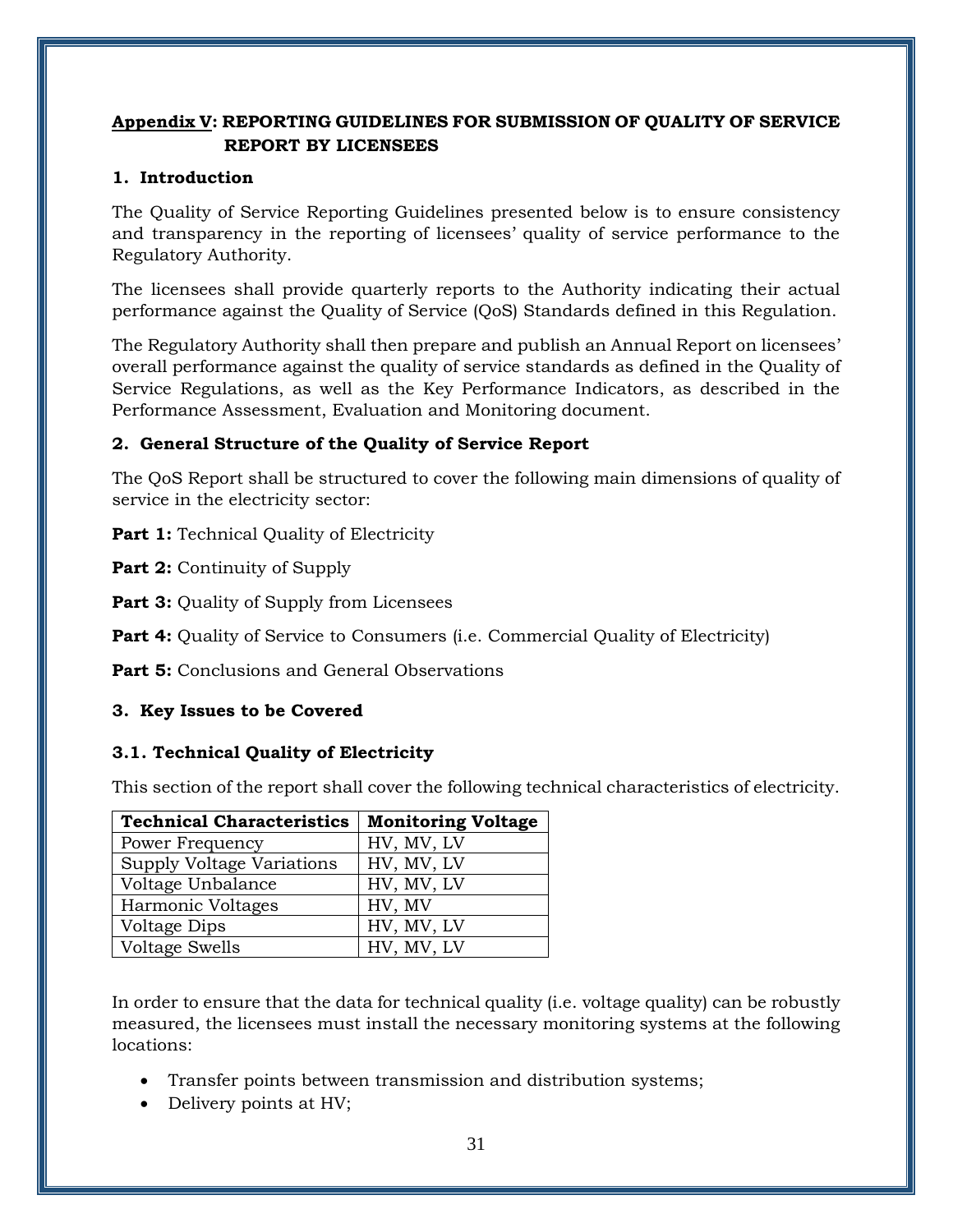- Substation output voltage, HV/MV;
- Delivery points MV;
- Substation output voltage MV/LV;
- Delivery points LV.

## **3.2. Quality of Supply from Distribution System: Continuity of Supply**

The distribution licensee is be required to report on Continuity of Electricity Supply, and to ensure effective regulatory monitoring of performance, Appendix One of this Regulation have identified and defined the types of continuity indices or indicators which shall be used for reporting. For reporting purposes, all the continuity indices shall be calculated for long interruptions (i.e. Time > 3 minutes), by using the following indices.

| Indicator    | <b>Type of Monitoring</b> | <b>Monitoring Voltage</b> |
|--------------|---------------------------|---------------------------|
| <b>SAIDI</b> | Planned and Unplanned     | HV, MV, LV                |
| <b>SAIFI</b> | Planned and Unplanned     | HV, MV, LV                |
| <b>CAIDI</b> | Planned and Unplanned     | HV. MV. LV                |

In order to calculate SAIDI and SAIFI, the licensee must know the number of consumers interrupted by each incident. In the event that the licensee is unable to quantify the number of affected consumers, the following indices which depend on the amount of rated power interrupted by each incident can be used. The rated power is usually the rating of a distribution transformer, the contracted power of an MV or HV consumer or the transformer at a delivery point.

| Indicator    | <b>Type of Monitoring</b> | <b>Monitoring Voltage</b> |
|--------------|---------------------------|---------------------------|
| <b>ASIDI</b> | Planned and Unplanned     | HV. MV. LV                |
| <b>ASIFI</b> | Planned and Unplanned     | HV. MV. LV                |
| <b>CAIFI</b> | Planned and Unplanned     | HV. MV. LV                |

#### **Notes:**

#### I. **ASIDI: Average System Interruption Duration Index:**

It measures the average duration of an interruption, weighted by the rated or contracted Power, and expressed as number of interruptions per year.

It is calculated as: ASIDI =  $\Sigma L_i^* r_i / L_T^*$ 

Where:

L i = Rated or contracted power interrupted by each incident

 $L_{\rm T}$  = Total rated or contracted power.

ri= Restoration for each incident.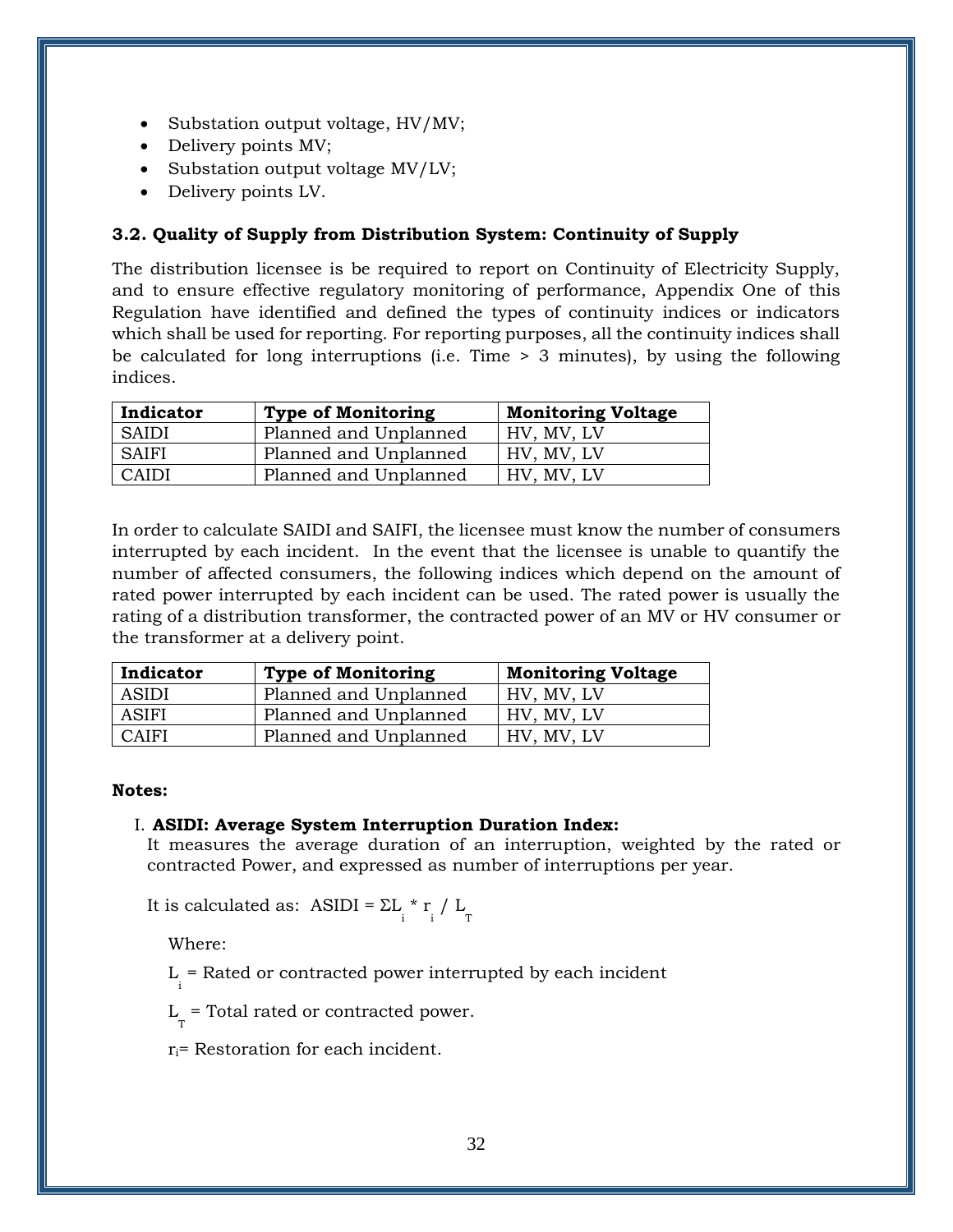#### **II. ASIFI: Average System Interruption Frequency Index**

It gives the number of interruptions weighted by the rated or contracted power.It is Mathematically defined as:

ASIFI=  $\Sigma L \Upsilon_T$ 

Where:

L i = Rated or contracted power interrupted by each incident

 $L_{\rm T}$  = Total rated or contracted power.

## **III. CAIFI: The Consumer Average Interruption Frequency Index.**

It measures the average number of long interruptions**,** during a given year. It is expressed as interruptions per consumer per year and mathematically defined as:

CAIFI=  $\Sigma$ N<sub>i</sub>/CN

where:

CN = Total number of consumers which experienced at least one interruption during the reporting period

## **3.3. Quality of Supply from Licensees**

Since power quality can be affected by power producers, the network users and consumers, it is important that the all licensees report on their actual performance, using the following indicators:

## **Generation Licensee**

- a. *Generation Frequency*: Magnitude and duration when generating units are desynchronized if frequency is still within the frequency range of  $47.50$  Hz  $-51.5$ Hz.
- b. *Plant Availability* (per power plant)

## **Transmission Licensee**

- a. Transmission System Planned Availability Index (per month)
- b. Transmission System Unplanned Availability Index (per month)
- c. Overall or Global Transmission System Availability Index (per month)

## **Distribution & Sale Licensee**

The QoS performance report shall cover SAIDI, SAIFI and CAIDI as indicated above in section 3.2. In the absence of robust data on the number of consumers affected by each incident or interruption, the licensee shall report on the following indicators: ASIDI, ASIFI and CAIFI.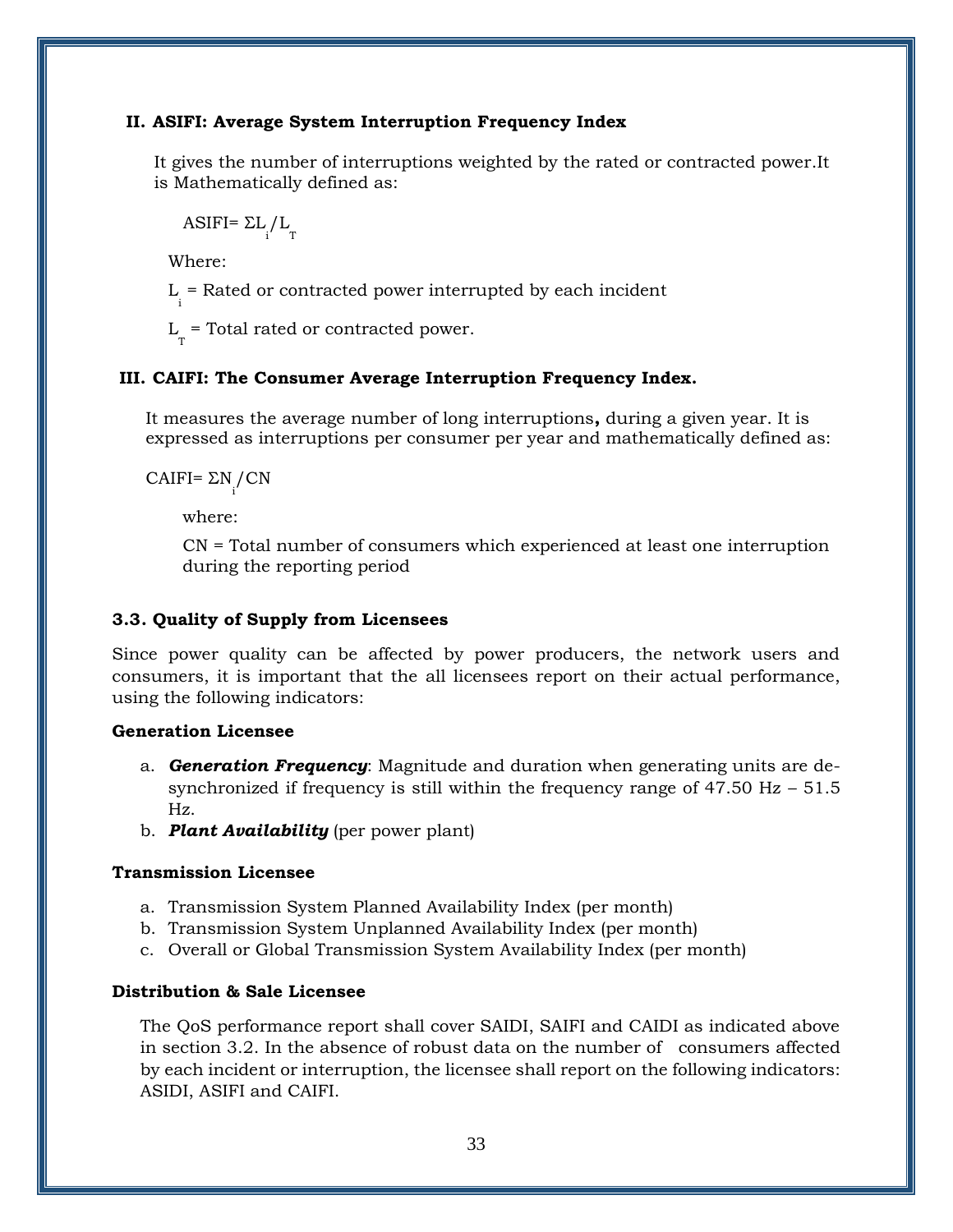# **4. Quality of Service to Consumers (Commercial Quality of Electricity Supply)**

The distribution licensee is also required to report on the quality of Consumer Services provided to electricity consumers. In that regard, the following indicators shall be used for the reporting.

|    | Quality<br>Commercial    | <b>Standard</b>                                                                                                                                                                                                                                            |  |  |
|----|--------------------------|------------------------------------------------------------------------------------------------------------------------------------------------------------------------------------------------------------------------------------------------------------|--|--|
|    | Indicator                |                                                                                                                                                                                                                                                            |  |  |
| 1. | Connection               | Time of response to consumer request for<br>$\bullet$<br>new connections<br>Time for cost estimation or issuing of<br>quotation/invoice<br>Time for connection or speed of connection<br>signing contract<br>Time for<br>and/or<br>commencement of supply. |  |  |
| 2. | Consumer Care            | Punctuality<br>of<br>with<br>appointment<br>$\bullet$<br>consumers<br>Response time to consumer complaints in<br>writing<br>Response time to queries on disputed bills<br>$\bullet$<br>and account queries.                                                |  |  |
| 3. | <b>Technical Service</b> | Response time to voltage complaint<br>٠<br>Advance time for information on planned<br>interruption<br>Response time to meter queries<br>$\bullet$                                                                                                          |  |  |
| 4. | Metering and Billing     | Time given to consumer for notice-to-pay<br>until disconnection<br>Time taken for reconnection or restoration<br>of power due to non-payment, after<br>payment is made<br>Number of meter readings per quarter                                             |  |  |